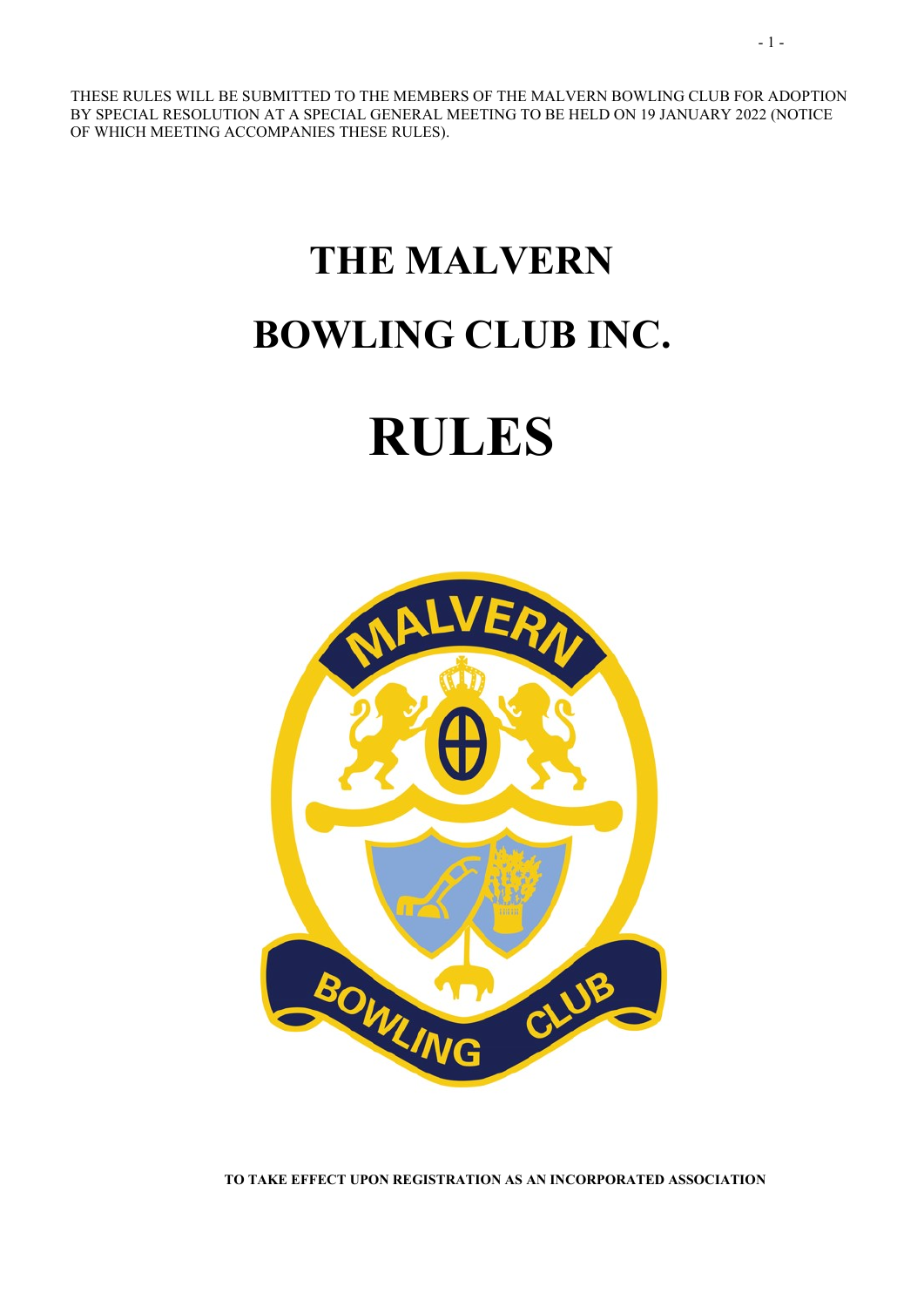#### TABLE OF CONTENTS

| <b>RULE</b>                                                        | <b>PAGE</b> |
|--------------------------------------------------------------------|-------------|
| <b>PART 1 - PRELIMINARY</b>                                        | 4           |
| 1 Name                                                             | 4           |
| 2 Purposes                                                         | 4           |
| 3 Financial Year                                                   | 4           |
| 4 Definitions                                                      | 4           |
| <b>PART 2 - POWERS OF CLUB</b>                                     | 4           |
| 5 Powers of the Club                                               | 4           |
| 6 Not for profit organisation                                      | 5           |
| <b>PART 3 - MEMBERSHIP, DISCIPLINARY PROCEDURES AND GRIEVANCES</b> | 5           |
| Division 1 – Membership                                            | 5           |
| 7 Eligibility for Membership                                       | 5           |
| 8 Classes of Membership                                            | 5           |
| 9 Numbers of Members                                               | 6           |
| 10 Register of Members                                             | 6           |
| 11 Application for Membership                                      | 6           |
| 12 Consideration of Application by Committee<br>13 Life Members    | 6<br>7      |
| 14 New Membership and Change of Membership Class                   | 7           |
| 15 General Rights of Members                                       | 7           |
| 16 Rights not Transferable                                         | 8           |
| 17 Ceasing Membership                                              | 8           |
| 18 Resigning as Member                                             | 8           |
| Division 2 - Members' Financial Obligations to the Club            | 8           |
| 19 Annual Subscription and Entrance Fee                            | 8           |
| 20 Overdue Payments                                                | 9           |
| Division 3 – Disciplinary Action                                   | 10          |
| 21 Grounds for taking Disciplinary Action                          | 10          |
| 22 Disciplinary Sub-committee                                      | 10          |
| 23 Notice to Member                                                | 10          |
| 24 Decision of Sub-committee                                       | 11          |
| 25 Appeal Rights<br>26 Conduct of Disciplinary Appeal Meeting      | 11<br>11    |
|                                                                    |             |
| <b>Division 3 – Grievances Procedure</b>                           | 12          |
| 27 Application                                                     | 12          |
| 28 Parties must attempt to resolve dispute                         | 12          |
| 29 Appointment of Mediator                                         | 12          |
| 30 Mediation Process                                               | 13          |
| 31 Failure to resolve dispute by mediation                         | 13          |
| <b>PART 4 - GENERAL MEETINGS OF THE CLUB</b>                       | 13          |
| 32 Annual General Meetings                                         | 13          |
| 33 Special General Meetings                                        | 14          |
| 34 Special General Meetings held at Request of Members             | 14          |
| 35 Notice of General Meetings                                      | 14          |
| 36 Proxies                                                         | 15          |
| 37 Quorum at General Meetings                                      | 15          |
| 38 Chairing of General Meetings                                    | 15          |
| 39 Adjournment of General Meetings                                 | 16          |
| 40 Voting at General Meetings                                      | 16          |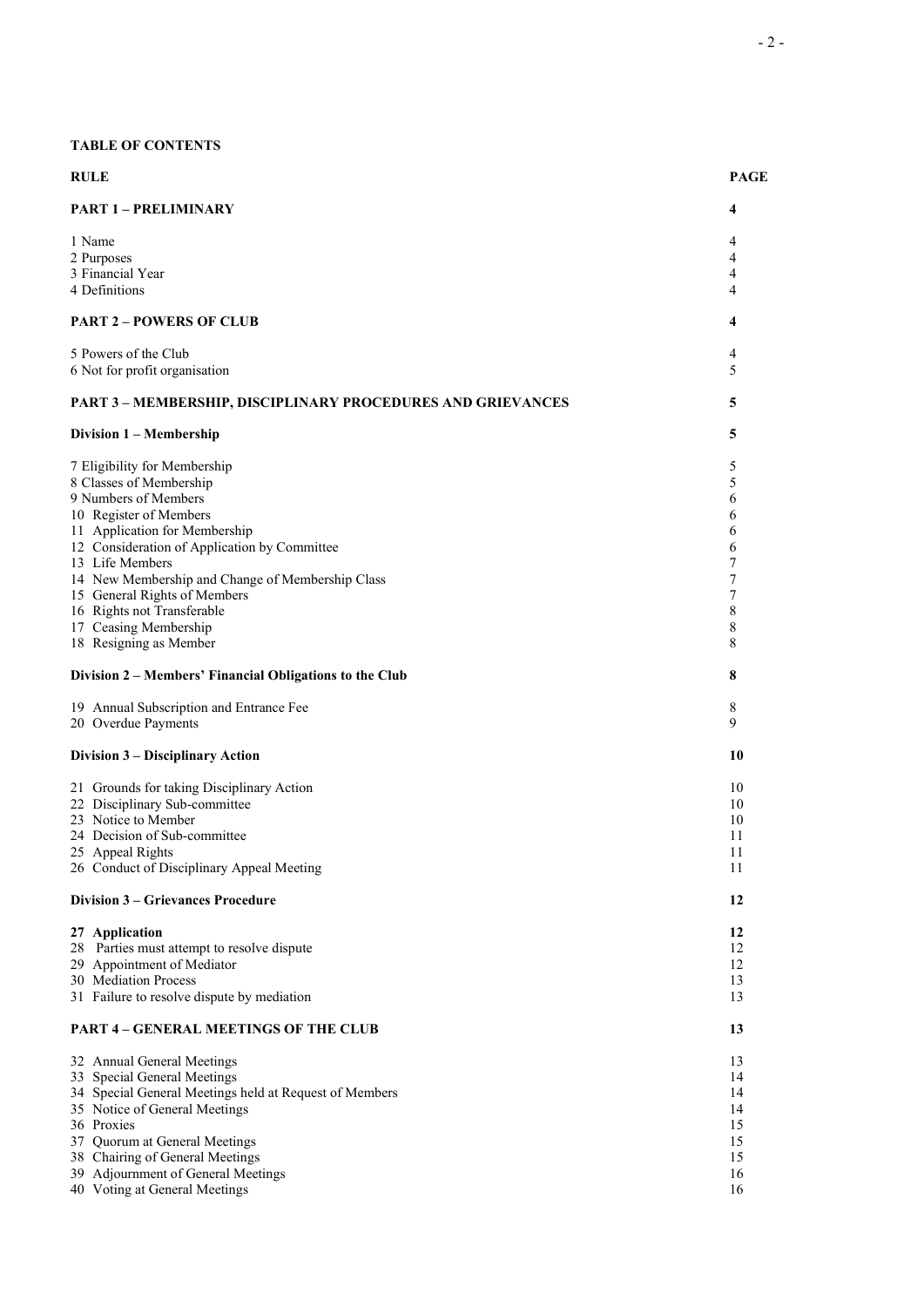|                                                                 | 41 Special Resolutions<br>42 Determining whether Resolution Carried<br>43 Minutes of General Meeting | 16<br>17<br>17 |
|-----------------------------------------------------------------|------------------------------------------------------------------------------------------------------|----------------|
|                                                                 | <b>PART 5-COMMITTEE</b>                                                                              | 17             |
|                                                                 | Division 1 – Powers of Committee                                                                     | 17             |
|                                                                 | 44 Role and Powers<br>45 Delegation                                                                  | 17<br>18       |
|                                                                 | Division 2 -- Composition and Duties of Committee                                                    | 18             |
|                                                                 | 46 Composition of Committee                                                                          | 18             |
|                                                                 | 47 General Duties                                                                                    | 18             |
|                                                                 | 48 Secretary                                                                                         | 19<br>19       |
|                                                                 | 49 Treasurer                                                                                         |                |
| Division 3 – Election of Committee Members and Tenure of Office |                                                                                                      | 19             |
|                                                                 | 50 Eligibility for Committee Membership                                                              | 19             |
|                                                                 | 51 Positions to be Declared Vacant                                                                   | 19             |
|                                                                 | 52 Nominations                                                                                       | 20             |
|                                                                 | 53 Elections                                                                                         | 20             |
|                                                                 | 54 Ballot                                                                                            | 20             |
|                                                                 | 55 Committee Vacancies                                                                               | 21             |
|                                                                 | 56 Term of Office                                                                                    | 21             |
|                                                                 | Division 4 - Meetings of Committee                                                                   | 22             |
|                                                                 | 57 Meetings of Committee                                                                             | 22             |
|                                                                 | 58 Notice of Meetings                                                                                | 22             |
|                                                                 | 59 Urgent Meetings                                                                                   | 22             |
|                                                                 | 60 Proceedings of the Committee                                                                      | 22             |
|                                                                 | 61 Use of Technology                                                                                 | 22             |
|                                                                 | 62 Quorum                                                                                            | 23             |
|                                                                 | 63 Voting                                                                                            | 23             |
|                                                                 | 64 Conflict of Interest                                                                              | 23             |
|                                                                 | 65 Minutes of Meeting                                                                                | 23             |
|                                                                 | 66 Leave of Absence                                                                                  | 24             |
|                                                                 | <b>PART 6 – FINANCIAL MATTERS</b>                                                                    | 24             |
|                                                                 | 67 Source of Funds                                                                                   | 24             |
|                                                                 | 68 Management of Funds                                                                               | 24             |
|                                                                 | 69 Financial Records                                                                                 | 24             |
|                                                                 | 70 Financial Statements                                                                              | 25             |
|                                                                 | <b>PART 7 - GENERAL MATTERS</b>                                                                      |                |
|                                                                 | 71 Common Seal                                                                                       | 25             |
|                                                                 | 72 Registered Office                                                                                 | 25             |
|                                                                 | 73 Notice Requirements                                                                               | 25             |
|                                                                 | 74 Custody and inspection of books and records                                                       | 26             |
|                                                                 | 75 Winding Up and Cancellation                                                                       | 26             |
|                                                                 | 76 Standards of Conduct                                                                              | 27             |
|                                                                 | 77 Obligations of Former Members                                                                     | 27             |
|                                                                 | 78 Committee Members Indemnified                                                                     | 27             |
|                                                                 | 79 Alteration of Rules                                                                               | 27             |
|                                                                 | <b>80 PART 8 – DEFINITIONS</b>                                                                       | 28             |

- 3 -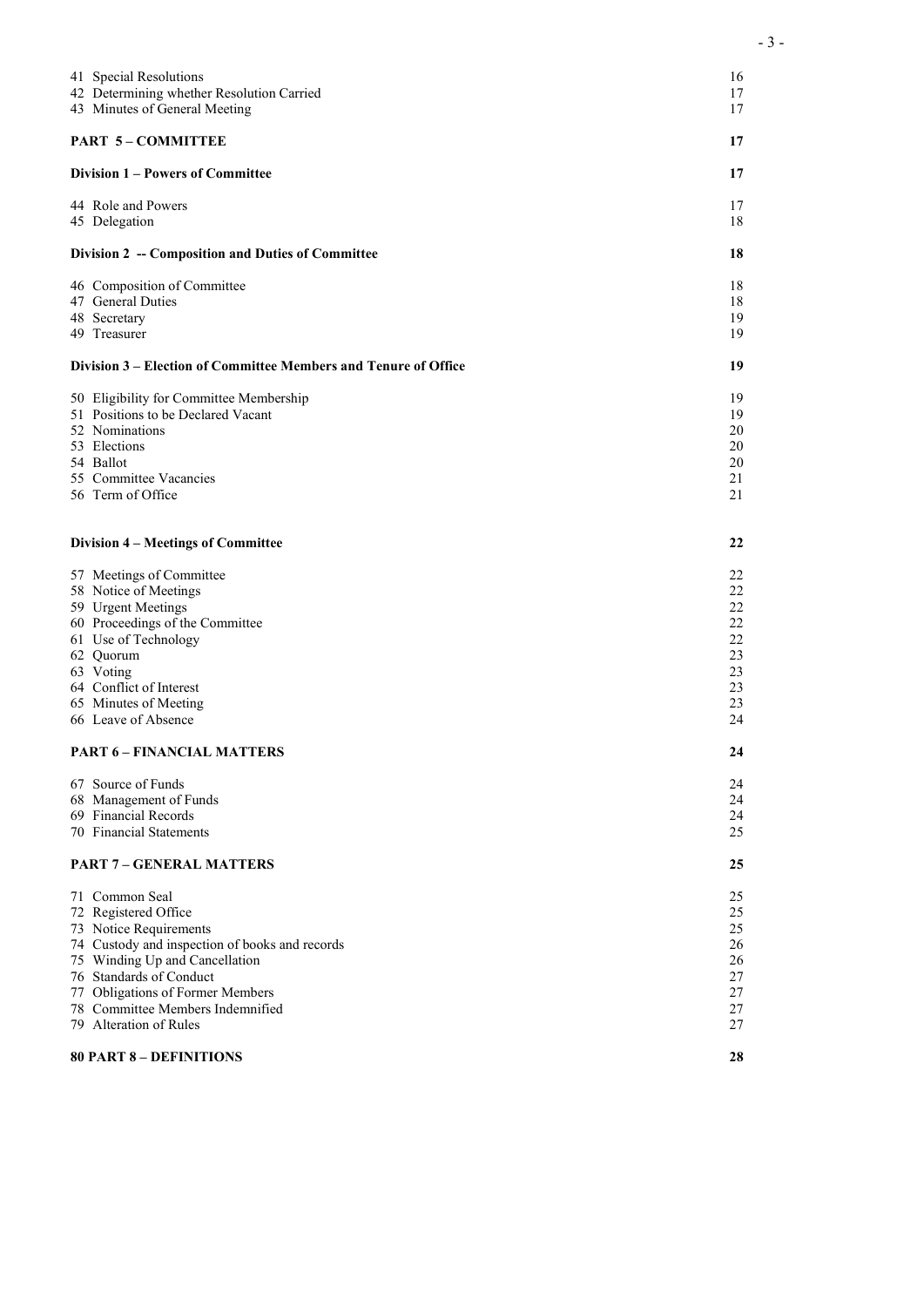Note: Under section 46 of the Associations Incorporation Reform Act 2012 9 (as amended), these Rules are taken to constitute the terms of a contract between the Club and its members.

#### PART 1—PRELIMINARY

#### 1. Name

The name of the incorporated association is "The Malvern Bowling Club Incorporated".

#### 2. Purposes

The purposes of the Association are:

2.1. To conduct the Association as a not for profit Club in accordance with Rule 6.

2.2. To encourage and promote the sport of lawn bowling and to provide such sporting athletic and recreational facilities for the members of the Club as may be from time to time determined by the Committee.

2.3. To maintain membership with and otherwise liaise with Bowls Victoria (including, but not limited to its Regions and Divisions), Bowls Australia and/or World Bowls and adopt their rules and policy framework to further the above purposes.

2.4. To abide by, promulgate, enforce and secure uniformity in the application of the rules of bowls as may be determined from time to time by Bowls Victoria, Bowls Australia and/or World Bowls and as may be necessary for the management and control of bowls and related activities in Victoria.

2.5. To do all such things as may be incidental or conducive to the attainment of the above purposes or any of them or otherwise to advance the interests of the Club provided that the same shall not be carried out for the purpose of profit or gain to individual members of the Club.

#### 3. Financial Year

The financial year of the Club is each period of 12 months ending on 31 March.

#### 4. Definitions

Part 8 of these Rules sets out a number of defined terms to assist with the interpretation of these Rules.

#### PART 2-POWERS OF THE CLUB

#### 5. Powers of the Club

5.1. Subject to the Act, the Club has power to do all things incidental or conducive to achieve its purposes.

5.2. Without limiting Rule 5.1, the Club may:

- 5.2.1. acquire, hold and dispose of real or personal property;
- 5.2.2. open and operate accounts with financial institutions;
- 5.2.3. invest its money in any security, consistent with the provisions of the Trustee Act 1958;
- 5.2.4. raise and borrow money on any terms and in any manner as it thinks fit;
- 5.2.5. secure the repayment of money raised or borrowed, or the payment of a debt or liability;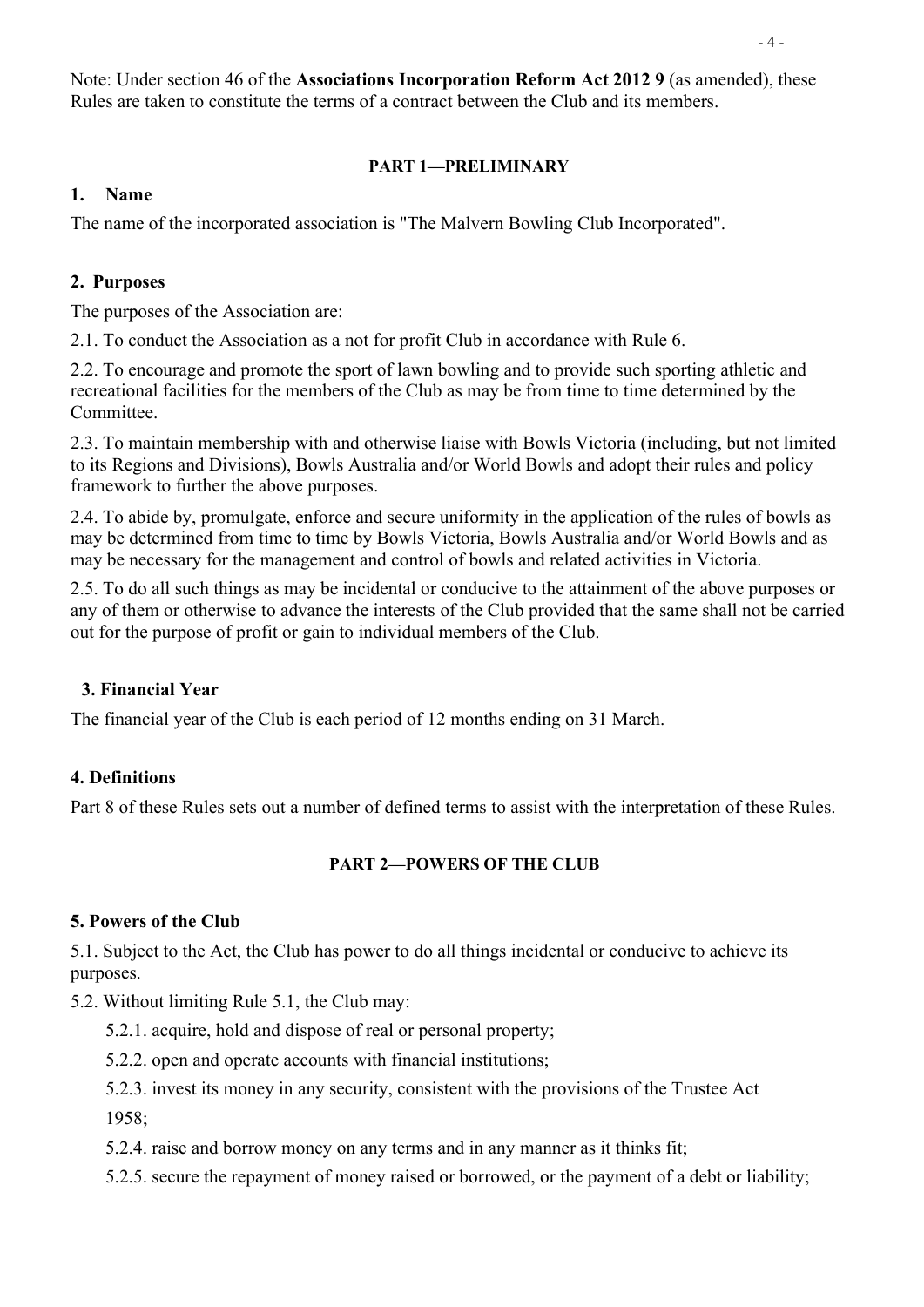5.2.6. appoint agents to transact business on its behalf; and

5.2.7. enter into any other contract it considers necessary or desirable.

5.3. The Club may only exercise its powers and use its income and assets (including any surplus) for its purposes.

#### 6. Not for profit organisation

6.1. The Club must not distribute any surplus, income or assets directly or indirectly to its members.

6.2. Rule 6.1 does not prevent the Club from paying a member:

6.2.1. reimbursement for expenses properly incurred by the member; or

6.2.2. for goods or services provided by the member;

if this is done in good faith on terms no more favourable than if the member was not a member.

## PART 3----MEMBERSHIP, DISCIPLINARY PROCEDURES AND GRIEVANCES Division 1—Membership

#### 7. Eligibility for Membership

Any person who supports the purposes of the Club is eligible for membership.

#### 8. Classes of Membership

8.1. There shall be the following classes of membership of the Club:

8.1.1. Full Members, being those members who are entitled to represent the Club in official interclub pennant bowling competition and to participate in all the Club's internal championship competitions;

8.1.2. Life Members, being those members elected as honorary life members pursuant to Rule13;

8.1.3. Social Bowling Members, being those members entitled to utilize the Club's bowling facilities for social bowling purposes and being entitled to participate in the Club's internal championship competitions (excepting Club single championship competitions) but not being eligible to represent the Club in official inter-club pennant bowling competition;

8.1.4. Social Members, being those members who are entitled to utilize the Club's Clubhouse facilities and grounds for social purposes but are not entitled to utilize the Club's bowling facilities; and

8.1.5. Junior Members being members under the age of 18 years who, subject to the provisions of Rule 15.4, shall have the same rights and entitlements as Social Bowling Members.

8.2. The members may, in general meeting and on the recommendation of the Committee, from time to time create such additional classes of membership as the Club sees fit and may determine the rights, entitlements and privileges attaching to such additional classes.

8.3 Subject to the Act, the members may, in general meeting and on the recommendation of the Committee, amend or modify the rights, entitlements and privileges attaching to any class of membership of the Club.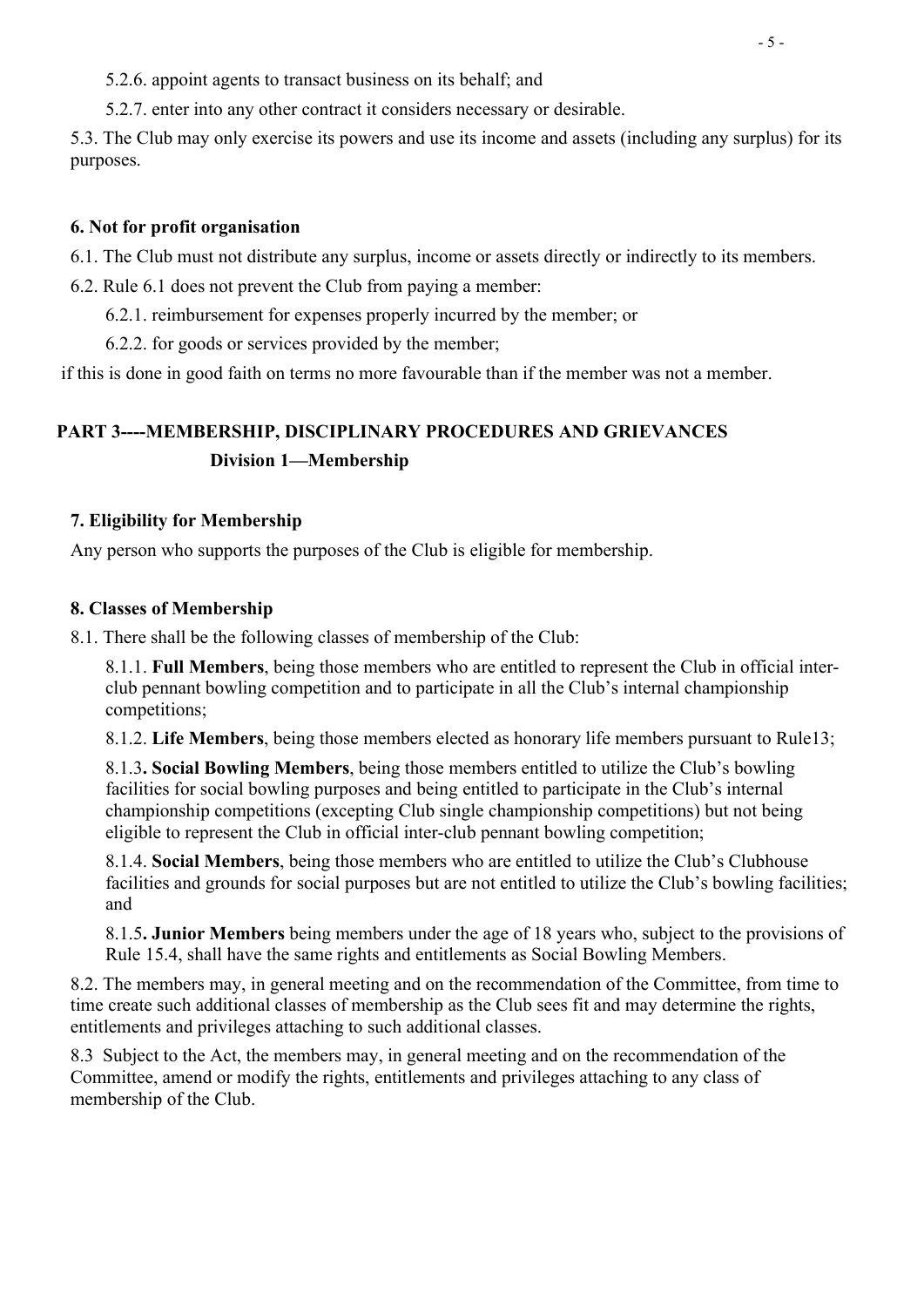## 9. Numbers of Members

9.1. Subject to the requirements of the Act or of any licence issued under the Liquor Control Reform Act 1998 (Vic) the members in general meeting may vary the permissible minimum and maximum numbers respectively of members of the Club and the permissible minimum and maximum numbers of members comprising each class of membership of the Club.

9.2. Subject to Rule 9.1. the following shall apply:

- 9.2.1. the number of members of the Club shall be not less than 50;
- 9.2.2. the number of members of the Club, excluding Social Members, shall not exceed 150;
- 9.2.3. the total number of members shall not exceed 250; and
- 9.2.4. the number of Life Members shall not exceed 3.

## 10. Register of Members

- 10.1. The Secretary must keep and maintain a register of members that includes:
	- 10.1.1. for each current member:
		- o the member's name
		- o the address for notice last given by the member;
		- o the date of becoming a member;
		- o the member's class of membership; and
		- o any other information determined by the Committee.
	- 10.1.2 for each former member, the date of ceasing to be a member.
- 10.2. Any member may, at a reasonable time and free of charge, inspect the register of members.

## 11. Application for Membership

11.1.To apply to become a member of the Club, a person must submit a written application to a committee member. The application shall be in a form approved for use by the Committee from time to time and shall signify that the applicant:

11.1.1. wishes to become a member of the Club within the class of membership specified;

- 11.1.2. supports the purposes of the Club; and
- 11.1.3. agrees to comply with these Rules.
- 11.2. The application:
- 11.2.1. must be signed by the applicant; and
- 11.2.2. may be accompanied by the entrance fee payable under Rule 19.4 (if any).

## 12. Consideration of Applications by the Committee

12.1 Upon receipt of a duly completed application for membership the Committee shall post a copy of same (or an extract or summary thereof which identifies the candidate for membership) on the notice board in the Clubhouse for a period of 14 days and may take any further steps as the Committee in its discretion determines to communicate particulars of the application to the Club's members.

12.2. At any time during the interval between receipt of a membership application and the vote upon the applicant's membership, the Committee may request additional information in support of the application to be provided by the applicant in writing or by personal interview.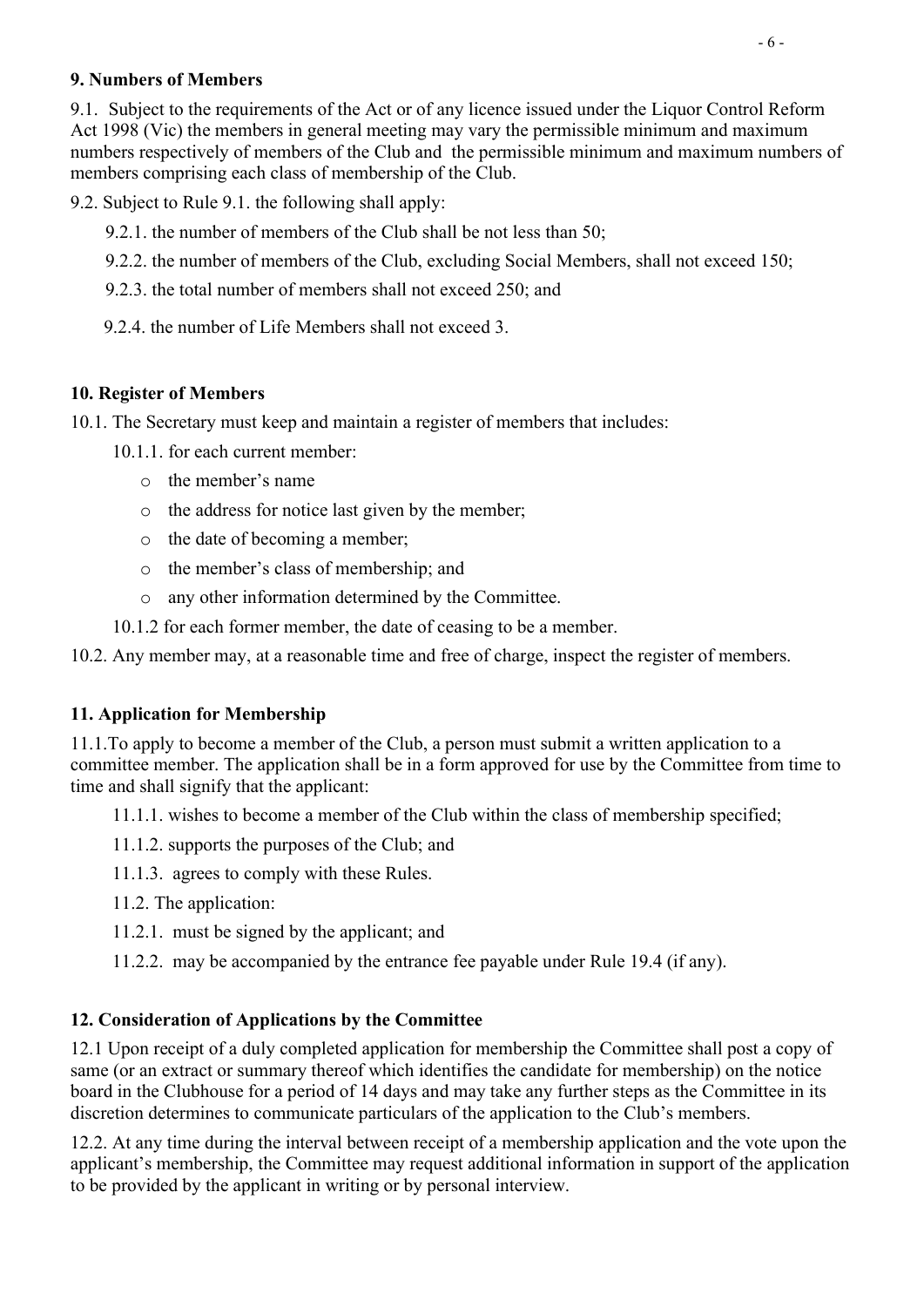12.3. At the meeting of the Committee next following the 14 days referred to in Rule 12.1 the Committee shall decide by resolution whether to accept or reject the membership application. If three or more members of the Committee vote against admission of the applicant to membership the application will be deemed to be rejected.

12.4. The Committee shall notify the applicant in writing of its decision as soon as practicable after the meeting referred to in Rule 12.3 is held.

12.5. If a membership application is rejected, the Committee must return any money accompanying the application to the applicant.

12.6. The Committee shall not be obliged to provide an applicant with any reason or explanation for the rejection of an application.

12.7. Unless the Committee otherwise determines pursuant to Rule 12.8, any person whose application for membership of the Club has been rejected shall be ineligible to submit any further application within the period of 12 months following the meeting at which the application was rejected.

12.8. If at any time following the meeting of the Committee at which an application for membership is rejected, new or additional information is made known which, in the sole discretion and judgement of the Committee warrants reconsideration of the application, the Committee may accept a further application for consideration in accordance with this Rule 12.

## 13. Life Members

13.1. If in the unanimous opinion of the Committee any member has provided to the Club such outstanding service that it is fitting the member be invited to become a Life Member of the Club, the Committee may recommend to a general meeting that such member be elected a Life Member.

13.2. The election of a Life Member at a general meeting shall be by special resolution.

13.3. Life Members shall not pay any subscription but shall otherwise be entitled to enjoy all the rights, entitlements and privileges of Club membership on the same basis as Full Members.

#### 14. New Membership and Change of Membership Class

14.1 When a person is elected to membership or a member's class of membership changes:

14.1.1.the resolution to accept the membership or the change in class of membership must be recorded in the minutes of the Committee meeting; and

14.1.2. the Secretary must, as soon as practicable, enter in the register of members the name, address, membership class and the date of becoming a member of the Club in respect of the new member.

14.2. A person becomes a member of the Club and, subject to Rules 15.2 and 15.5, is entitled to exercise his or her rights of membership from the date, whichever is the later, on which:

14.2.1. the Committee approves the person's membership; or

14.2.2. the person pays the entrance fee payable under Rule 19.5 (if any).

14.3. If the membership class of a member changes the Secretary must, as soon as practicable, enter in the register the new class and date of change of class of that member.

#### 15. General Rights of Members

15.1. Subject to Rules 15.3, 15.4 and 15.5 every member of the Club has the right:

15.1.1. to receive notice of general meetings and of proposed special resolutions in the manner and time prescribed by these Rules; and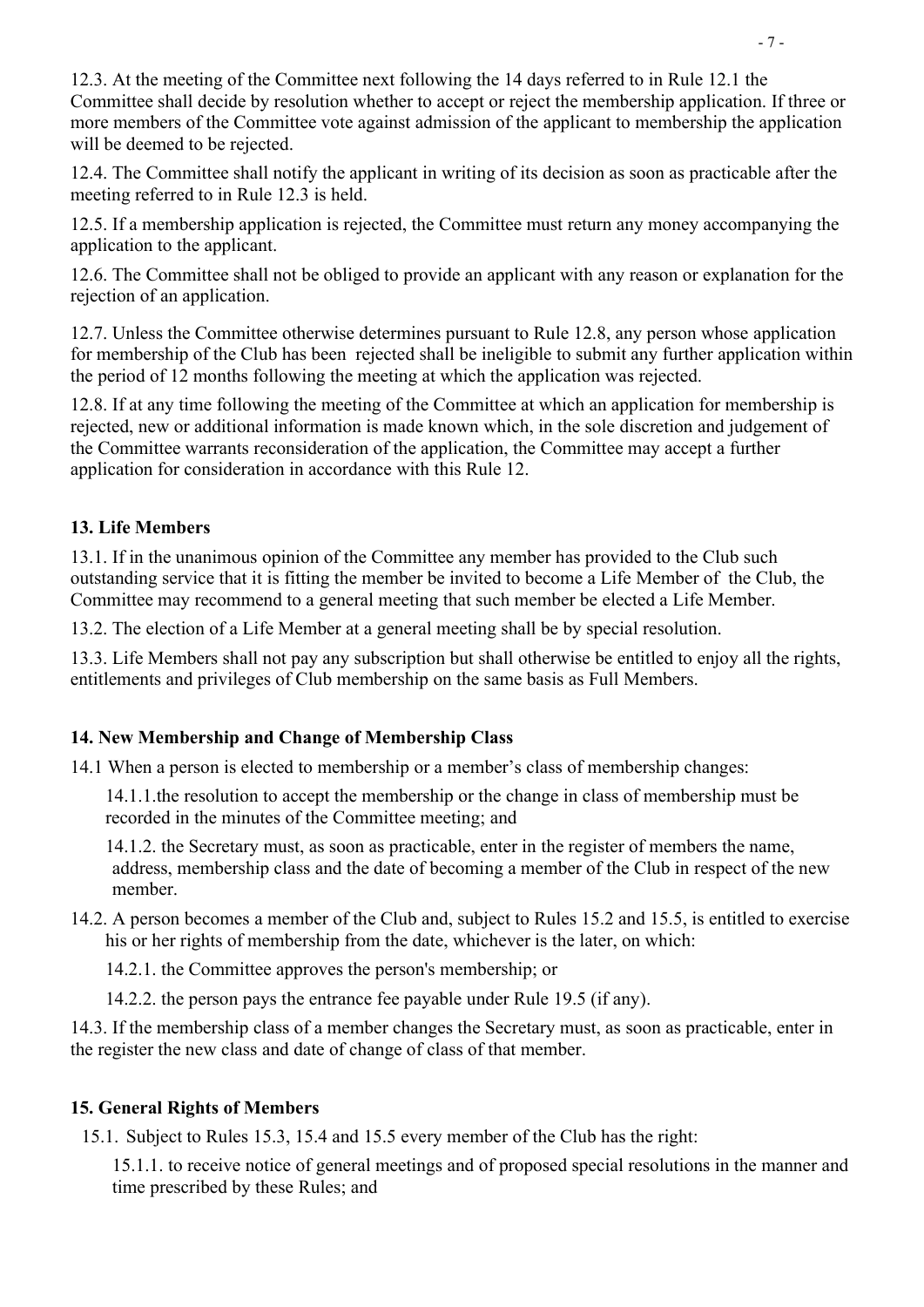15.1.2. to submit items of business for consideration at a general meeting; and

15.1.3. to attend and be heard at general meetings; and

15.1.4. to have access to the minutes of general meetings and other documents of the Club as provided under Rule 74; and

15.1.5. to inspect the register of members.

15.2. A member is entitled to vote at general meetings if:

15.2.1. the member is a Full Member or a Life Member; and

15.2.2. more than 10 business days have passed since the member became a member of the Club.

15.3. Social Bowling Members, Social Members and Junior Members are not entitled:

15.3.1. to vote at general meetings of the Club; nor

15.3.2. to be elected as an officer of the Club or as a member of the Committee.

15.4. The rights of Junior Members to enjoy the facilities of the Clubhouse are subject to any restrictions or conditions applying to the Club pursuant to any licence held from time to time under the Liquor Control Reform Act 1998 (Vic)

15.5. During any period that a member's membership rights are suspended for any reason, none of the rights set out in this Rule 15 shall be exercisable by that member.

## 16. Rights not Transferable

The rights of a member are not transferable and end when membership ceases.

## 17. Ceasing Membership

17.1. The membership of a person ceases on:

17.1.1. the resignation, expulsion or death of the member; or

17.1.2. the default by a member of a financial obligation to the Club which pursuant to these Rules results in cessation of membership.

17.2. If a person ceases to be a member of the Club, the Secretary must, as soon as practicable, enter the date the person ceased to be a member in the register of members.

## 18. Resigning as a Member

18.1. A member may resign by notice in writing given to the Club.

18.2. A member is taken to have resigned if:

18.2.1. the Secretary has made a written request to the member to confirm that the member wishes to remain a member; and

18.2.2. the member has not, within 3 months after receiving that request, confirmed in writing that the member wishes to remain a member.

## Division 2 – Members' Financial Obligations to the Club

## 19. Annual Subscription and Entrance Fee

19.1. The Committee shall recommend to each annual general meeting of the Club the amount of the annual subscription to be paid by each class of member for the following financial year.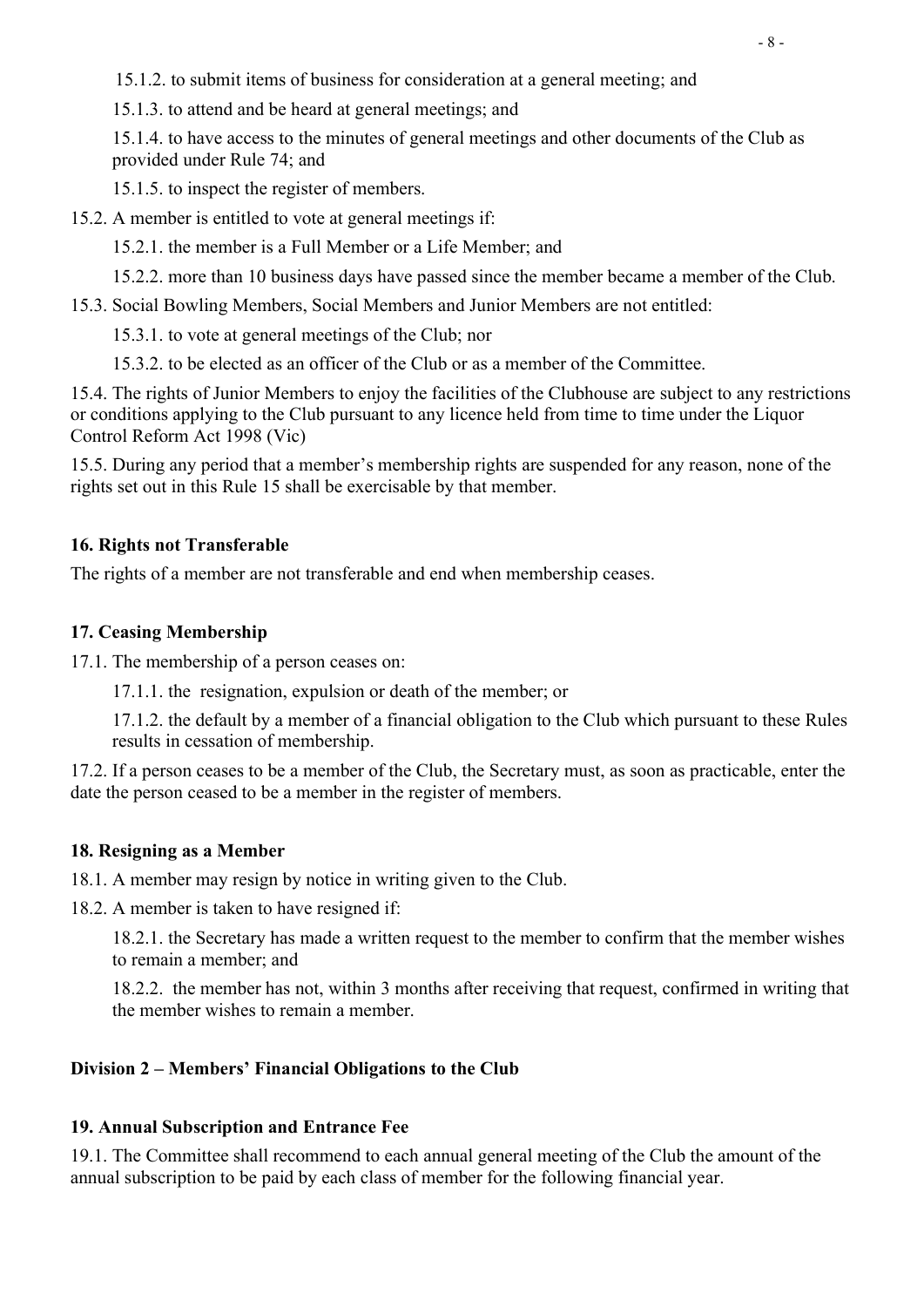19.2. At each annual general meeting of the Club the members present and entitled to vote shall determine by ordinary resolution the amount of annual subscription to be paid by each class of member for the following financial year either in accordance with the recommendation made by the Committee under Rule 19.1 or otherwise.

19.3. Unless otherwise determined by the Committee the due date for payment of annual subscriptions shall be 30 days after the date of invoice or 31 July (whichever is the later).

19.4. the Committee may determine that any new member who joins after the start of a financial year must, for that financial year, pay an entrance fee equal to:

19.4.1. the full annual subscription; or

19.4.2. a pro rata annual subscription based on the remaining part of the financial year; or

19.4.3. a fixed amount determined from time to time by the Committee.

19.5. Following the election of a new member the Secretary or Treasurer shall invoice the new member for any entrance fee payable pursuant to Rule 19.4, with a due payment date of 30 days from the date of invoice.

19.6. In circumstances where the Committee determines that it would be unreasonable to require payment of an entrance fee from a new member the Committee may in its absolute discretion waive the payment of such fee.

19.7. The Committee may at its discretion from time to time discount by such amount as it considers reasonable any fees that would otherwise be payable under these Rules by members who are not Junior Members but who are engaged in full time academic studies or unpaid vocational training.

## 20. Overdue Payments

20.1. If a person newly elected to the Club fails to pay by the due date any entrance fee invoiced pursuant to Rule 19.5 the Committee may in its absolute discretion:

20.1.1. determine that the right of the person for admission to membership of the Club is forfeit and so notify the person; or

20.1.2 agree to extend the due date for payment of the entrance fee for such period as the Committee considers reasonable in the circumstances.

20.2. If at the end of the extended date for payment under Rule 20.1.2 the overdue entrance fee remains unpaid the Committee must invoke the provisions of Rule 20.1.1.

20.3. A determination to forfeit the right of a person for admission to membership of the Club pursuant to Rule 20.1.1 or Rule 20.2 renders null and void the election to membership of that person under Rule 12 and the provisions of Rule 12.7 shall apply to that person.

20.4. If any member's annual subscription remains outstanding on 31 August next after it has become due the Secretary shall write to the member (hereinafter in this Rule referred to as a "defaulting member") requiring immediate payment of the amount due and drawing the attention of the defaulting member to the provisions of this Rule 20.

20.5. If the defaulting member fails to pay the overdue annual subscription in full by the following 30 September the defaulting member shall as at that date cease to be a member of the Club and, subject to Rule 20.6, shall no longer be entitled to enjoy any of the rights, entitlements or privileges of membership of the Club. The Secretary shall give written notice of the cessation of membership to the former member and at the expiration of 30 days shall cause a like notice to be posted in the Clubhouse.

20.6. If after giving the notice of cessation of membership under Rule 20.5, and prior to posting a like notice in the Clubhouse pursuant to that Rule, the Committee receives from the former member an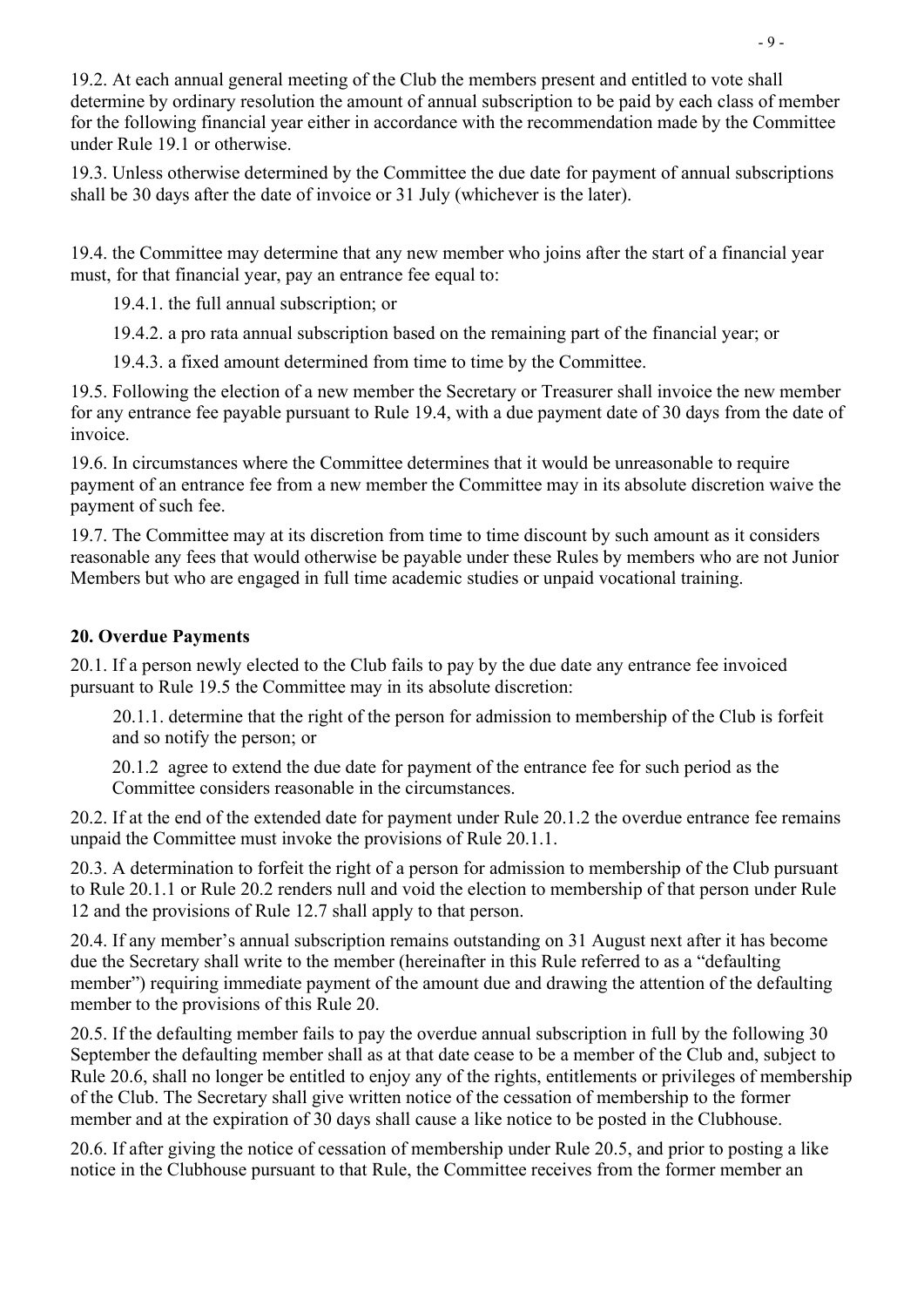acceptable explanation for non payment of the overdue subscription the Committee may, in its absolute discretion, accept late payment of the overdue subscription and revoke the cessation of membership.

20.7. Where the Committee revokes a cessation of membership pursuant to Rule 20.6 the Secretary shall not proceed to post a notice of cessation of membership in the Clubhouse under Rule 20.5.

20.8. Any person ceasing to be a member of the Club pursuant to this Rule 20 (and whose cessation of membership is not revoked under Rule 20.6) shall be ineligible to submit any further application for membership within the period of 12 months following that person's cessation of membership taking effect.

## Division 3 – Disciplinary Action

## 21. Grounds for taking Disciplinary Action

21.1 The Club may take disciplinary action against a member in accordance with this Division if it is determined that the member:

- 21.1.1. has failed to comply with these Rules; or
- 21.1.2. refuses to support the purposes of the Club; or
- 21.1.3. has engaged in conduct prejudicial to the Club.

## 22. Disciplinary Sub-committee

22.1. If the Committee is satisfied that there are sufficient grounds for taking disciplinary action against a member, the Committee must appoint a disciplinary sub-committee to hear the matter and determine what action, if any, to take against the member.

22.2. The members of the disciplinary sub-committee:

22.2.1. may be Committee members, members of the Club or anyone else; but

22.2.2. must not be biased against, or in favour of, the member concerned.

## 23 Notice to Member

23.1. Before disciplinary action is taken against a member, the Secretary must give written notice to the member:

23.1.1 stating that the Club proposes to take disciplinary action against the member; and

23.1.2. stating the grounds for the proposed disciplinary action; and

23.1.3 specifying the date, place and time of the meeting at which the disciplinary sub-committee intends to consider the disciplinary action (the disciplinary meeting); and

23.1.4 advising the member that he or she may do one or both of the following:

23.1.4.1 attend the disciplinary meeting and address the disciplinary sub-committee at that meeting;

23.1.4.2 give a written statement to the disciplinary sub-committee at any time before the disciplinary meeting; and

23.1.5 setting out the member's appeal rights under rule 25.

23.2. The notice must be given no earlier than 28 days, and no later than 14 days, before the disciplinary meeting is held.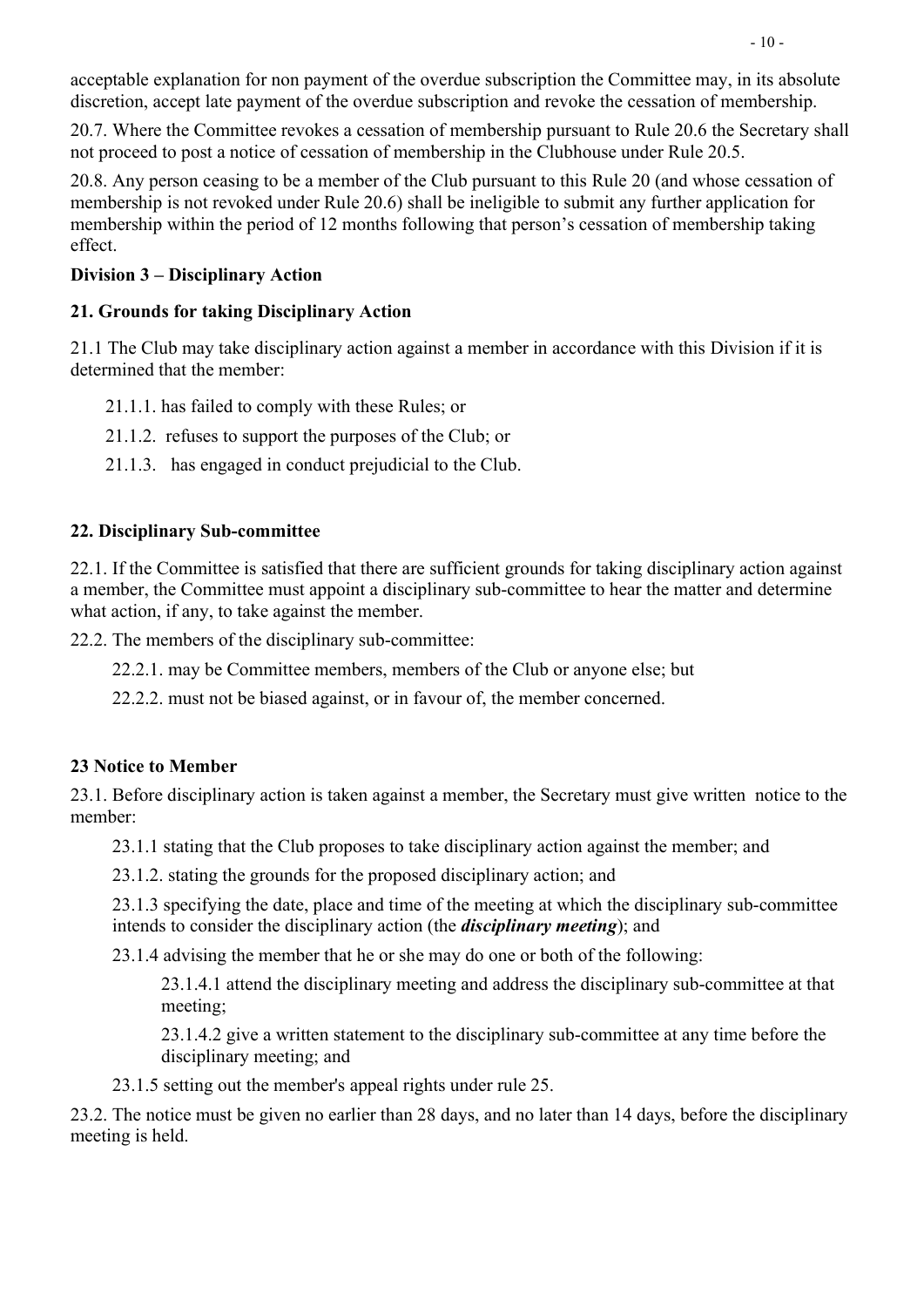#### 24. Decision of Sub-committee

24.1. At the disciplinary meeting, the disciplinary sub-committee must:

24.1.1 give the member an opportunity to be heard; and

24.1.2 consider any written statement submitted by the member.

24.2. After complying with Rule 24.1, the disciplinary sub-committee may:

24.2.1 take no further action against the member; or

24.2.2 subject to Rule 24.3

24.2.2.1 reprimand the member; or

24.2.2.2 suspend the membership rights of the member for a specified period; or

24.2.2.3 expel the member from the Club.

24.3. The disciplinary sub-committee may not fine the member.

24.4. The suspension of membership rights or the expulsion of a member by the disciplinary subcommittee under this rule takes effect immediately after the vote is passed.

#### 25. Appeal Rights

25.1. A person whose membership rights have been suspended or who has been expelled from the Club under rule 24 may give notice of appeal against the suspension or expulsion.

25.2. The notice must be in writing and given:

25.2.1. to the disciplinary sub-committee immediately after the vote to suspend or expel the person is taken; or

25.2.2. to the Secretary not later than 48 hours after the vote.

25.3. If a person has given notice under Rule 25.2, a disciplinary appeal meeting must be convened by the Committee as soon as practicable, but in any event not later than 21 days, after the notice is received.

25.4. Notice of the disciplinary appeal meeting must be given to each member of the Club who is entitled to vote as soon as practicable and must:

25.4.1. specify the date, time and place of the meeting and state:

25.4.1.1. the name of the person against whom the disciplinary action has been taken; and

25.4.1.2 the grounds for taking that action; and

25.4.1.3 that at the disciplinary appeal meeting the members present must vote on

whether the decision to suspend or expel the person should be upheld or revoked.

#### 26. Conduct of Disciplinary Appeal Meeting

26.1. At a disciplinary appeal meeting:

26.1.1 no business other than the question of the appeal may be conducted; and

26.1.2 the Committee must state the grounds for suspending or expelling the member and the reasons for taking that action; and

26.1.3 the person whose membership has been suspended or who has been expelled must be given an opportunity to be heard.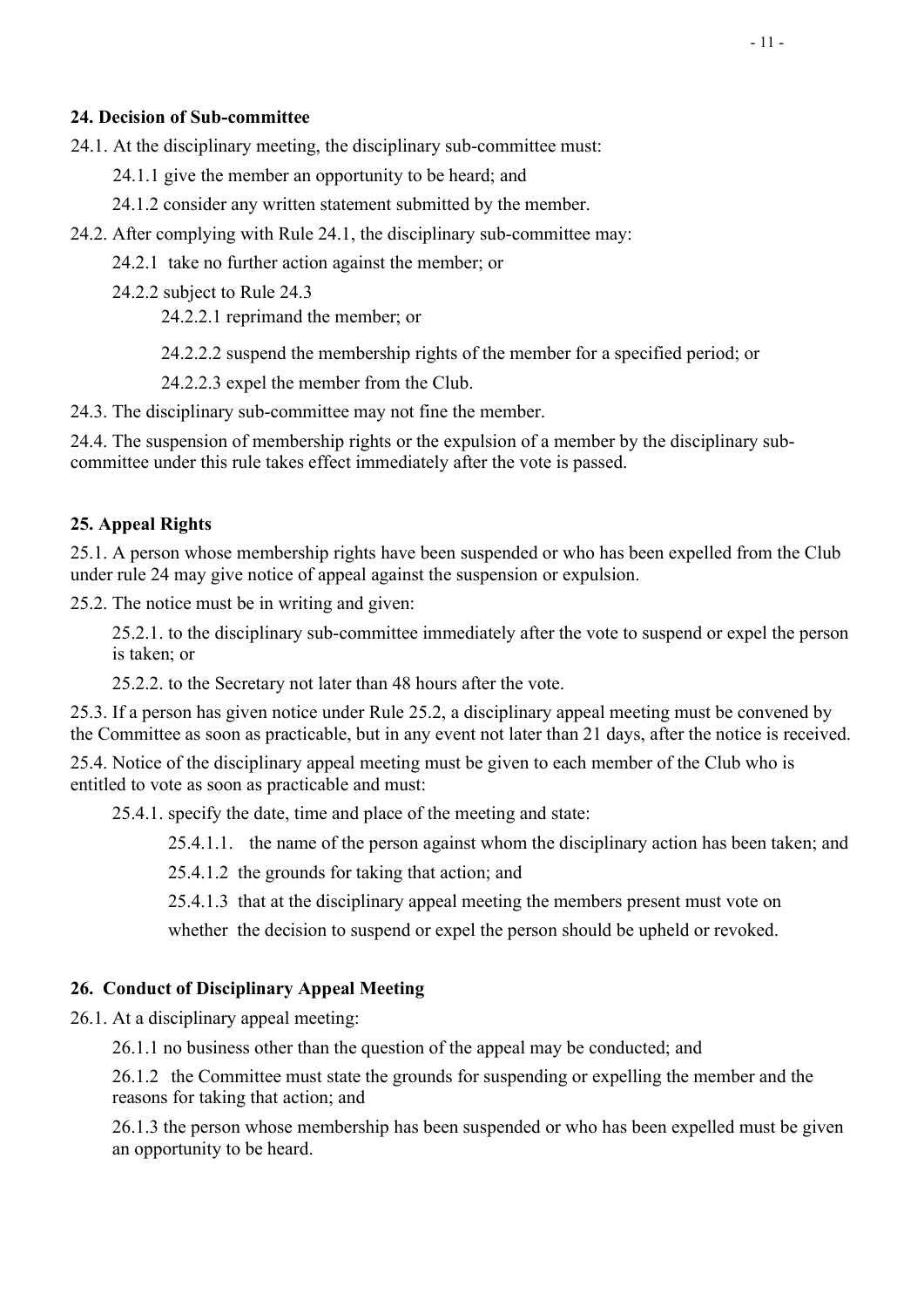26.2. After complying with Rule 26.1, the members present and entitled to vote at the meeting must vote by secret ballot on the question of whether the decision to suspend or expel the person should be upheld or revoked.

26.3. A member may not vote by proxy at the meeting.

26.4. The decision is upheld if not less than three quarters of the members voting at the meeting vote in favour of the decision.

#### Division 3—Grievances Procedure

#### 27. Application

27.1 The grievance procedure set out in this Division applies to disputes under these Rules between:

- 27.1.1. a member and another member;
- 27.1.2. a member and the Committee;
- 27.1.3. a member and the Club.

27.2. A member must not initiate a grievance procedure in relation to a matter that is the subject of a disciplinary procedure until the disciplinary procedure has been completed.

#### 28. Parties must attempt to resolve the dispute

28.1. The parties to a dispute must attempt to resolve the dispute between themselves within 14 days of the dispute coming to the attention of each party.

#### 29. Appointment of Mediator

29.1. If the parties to a dispute are unable to resolve the dispute between themselves within the time required by rule 28, the parties must within 10 days:

29.1.1. notify the Committee of the dispute; and

- 29.1.2. agree to or request the appointment of a mediator; and
- 29.1.3. attempt in good faith to settle the dispute by mediation.

#### 29.2 The mediator must be:

- 29.2.1. a person chosen by agreement between the parties; or
- 29.2.2. in the absence of agreement:

29.2.2.1. if the dispute is between a member and another member, a person appointed by the Committee; or

29.2.2.2. if the dispute is between a member and the Committee or the Club, a person appointed or employed by the Dispute Settlement Centre of Victoria.

29.3. A mediator appointed by the Committee may be a member or former member of the Club but in any case must not be a person who:

29.3.1. has a personal interest in the dispute; or

29.3.2. is biased in favour of or against any party.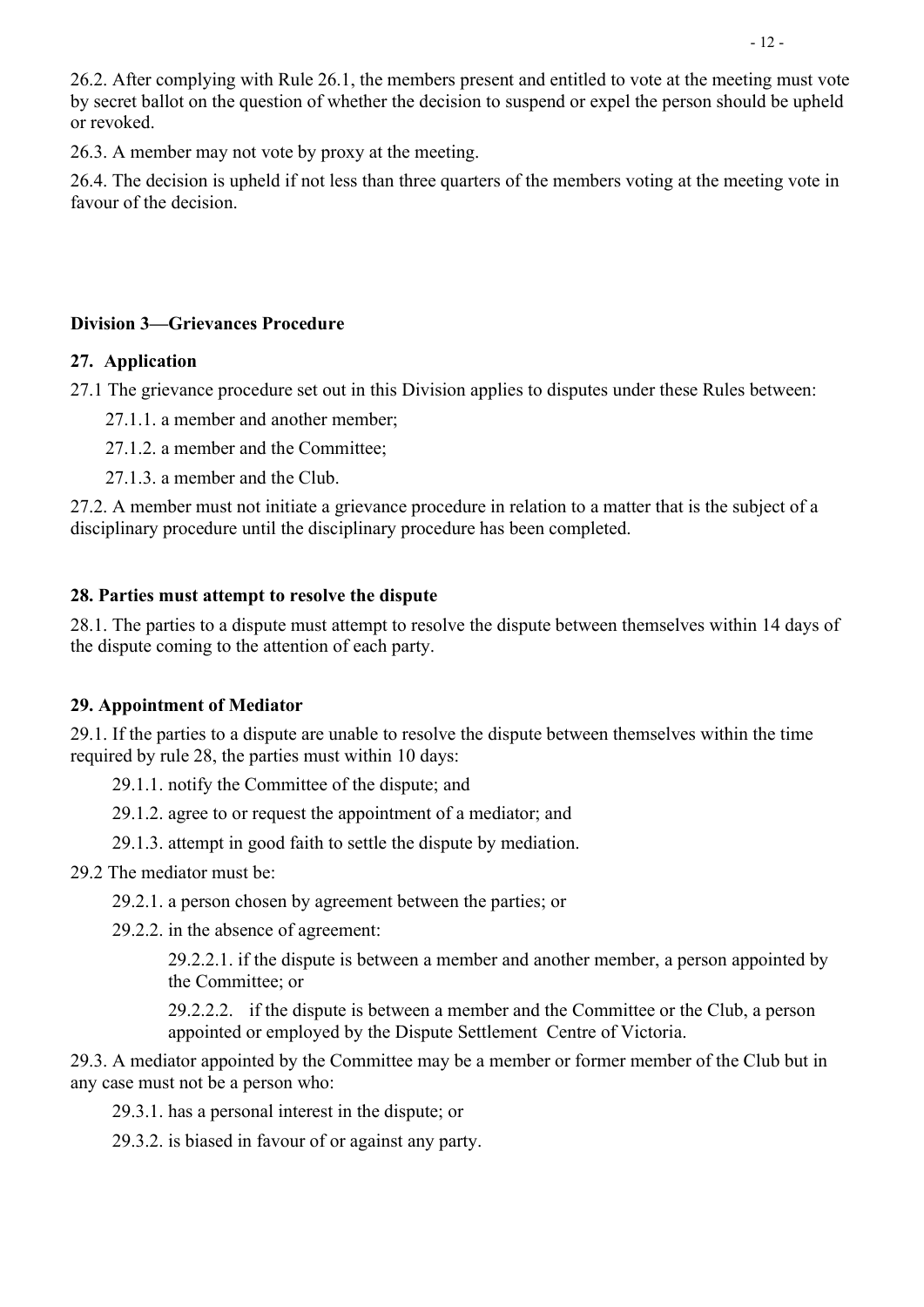#### 30. Mediation process

30.1. The mediator to the dispute, in conducting the mediation, must:

30.1.1. give each party due opportunity to be heard; and

30.1.2. allow due consideration by all parties of any written statement submitted by any party; and

30.1.3. ensure that natural justice is accorded to the parties throughout the mediation process.

30.2. The mediator must not determine the dispute.

30.3. Proceedings at a mediation shall be kept confidential by all parties to the mediation unless otherwise required by law.

#### 31. Failure to resolve dispute by mediation.

If the mediation process does not resolve the dispute, the parties may seek to resolve the dispute in accordance with the Act or otherwise at law.

## PART 4—GENERAL MEETINGS OF THE CLUB

## 32. Annual General Meetings

32.1. The Committee must convene an annual general meeting of the Club to be held within 5 months after the end of each financial year.

32.2. The Committee may determine the date, time and place of the annual general meeting.

32.3. The ordinary business of the annual general meeting shall be:

32.3.1. to confirm the minutes of the previous annual general meeting and of any special general meeting held since then;

32.3.2. to receive and consider:

32.3.2.1. the annual report of the Committee on the activities of the Club during the preceding financial year; and

32.3.2.2. the financial statements of the Club for the preceding financial year submitted by the Committee in accordance with Part 7 of the Act;

32.3.2.3. to elect the members of the Committee, including the persons to hold office pursuant to Rule 46 ;

 32.3.2.4. to appoint an auditor if required by the Act or if so decided by the Committee; and

32.3.2.5. to confirm or vary the amounts of the annual subscription and entrance fee (if any) recommended by the Committee.

32.4. The annual general meeting may also conduct any other business approved by the Committee as being proper to be dealt with by the annual general meeting provided that business is:

 32.4.1. referred in writing to the Committee by one or more members at least twenty eight days prior to the date of the annual general meeting; and

32.4.2. specifies the nature and purpose of any such special business; and

32.4.3. specifies any resolution which the member or members seek to have approved by the Committee as special business.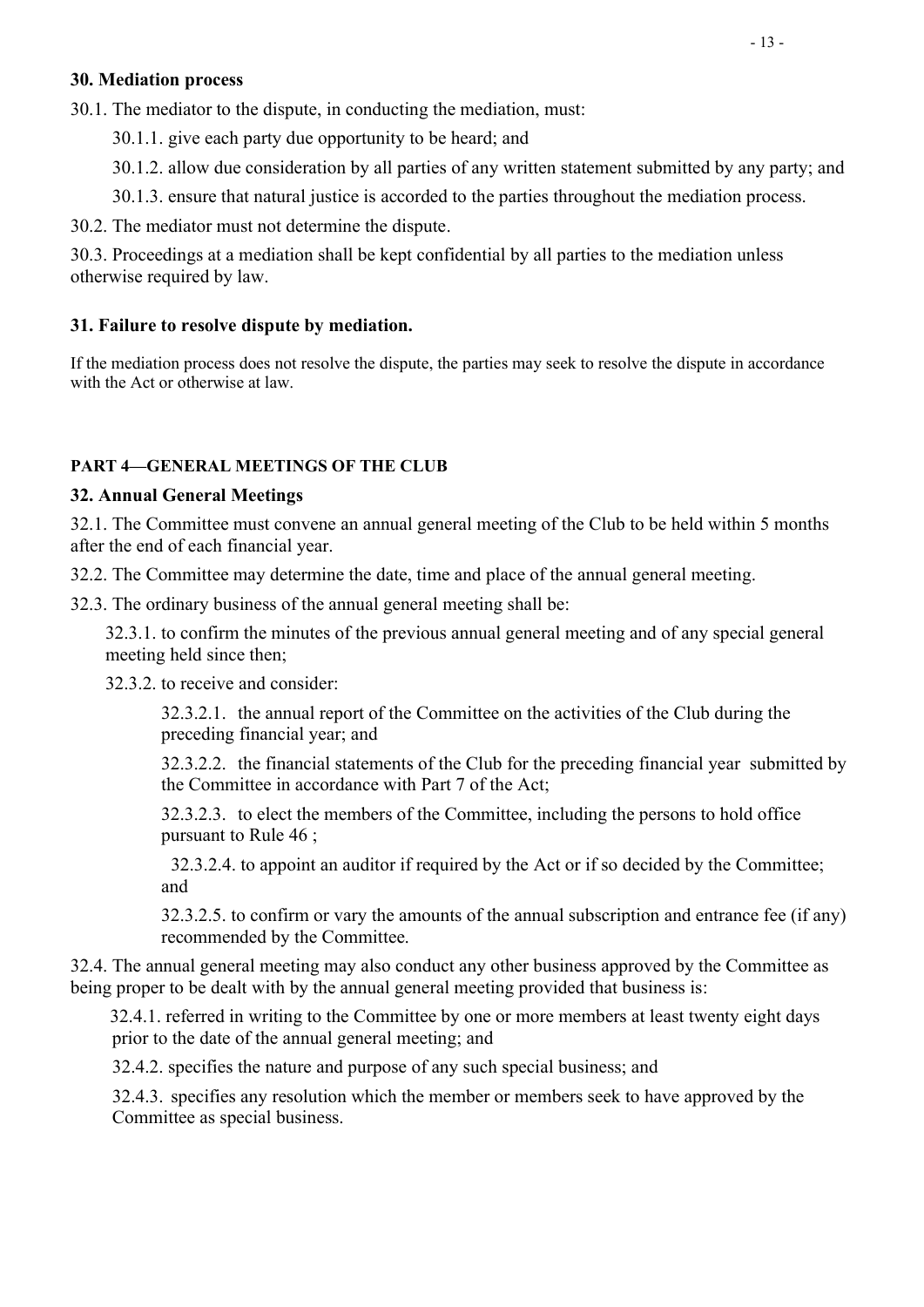#### 33. Special General Meetings

33.1. Any general meeting of the Club, other than an annual general meeting or a disciplinary appeal meeting, is a special general meeting.

33.2. The Committee may by absolute majority resolve to convene a special general meeting whenever it thinks fit.

33.3. No business other than that set out in the notice under Rule 35 may be conducted at the meeting.

## 34. Special General Meeting held at Request of Members

34.1. The Committee must convene a special general meeting if a request to do so is made in accordance with Rule 34.2 by at least 10% of the total number of members.

34.2. A request for a special general meeting must:

34.2.1. be in writing; and

34.2.2. state the business to be considered at the meeting and any resolutions to be proposed;

34.2.3. include the names and signatures of the members requesting the meeting; and

34.2.4. be given to the Secretary.

34.3. If the Committee does not convene a special general meeting within one month after the date on which the request is made, the members making the request (or any of them) may convene the special general meeting.

34.4. A special general meeting convened by members under Rule 34.3:

34.4. 1. must be held within 3 months after the date on which the original request was made; and

34.4.2. may only consider the business stated in that request.

 34.5. The Club must reimburse to the members convening a special general meeting under Rule 34.3 all reasonable expenses necessarily incurred by them in convening the meeting.

## 35. Notice of General Meetings

35.1. The Secretary (or, in the case of a special general meeting convened under Rule 34.3, the members convening the meeting) must give to each member of the Club:

35.1.1. at least 21 days' notice of a general meeting if a special resolution is to be proposed at the meeting; or

35.1.2. at least 14 days' notice of a general meeting in any other case.

## 35.2. The notice must:

35.2.1. specify the date, time and place of the meeting; and

35.2.2. indicate the general nature of each item of business to be considered at the meeting; and

35.2.3. if a special resolution is to be proposed:

35.2.3.1. state in full the proposed resolution; and

35.2.3.2. state the intention to propose the resolution as a special resolution; and

35.2.3.3. comply with rule 36.5.

35.3. This Rule 35 does not apply to a disciplinary appeal meeting.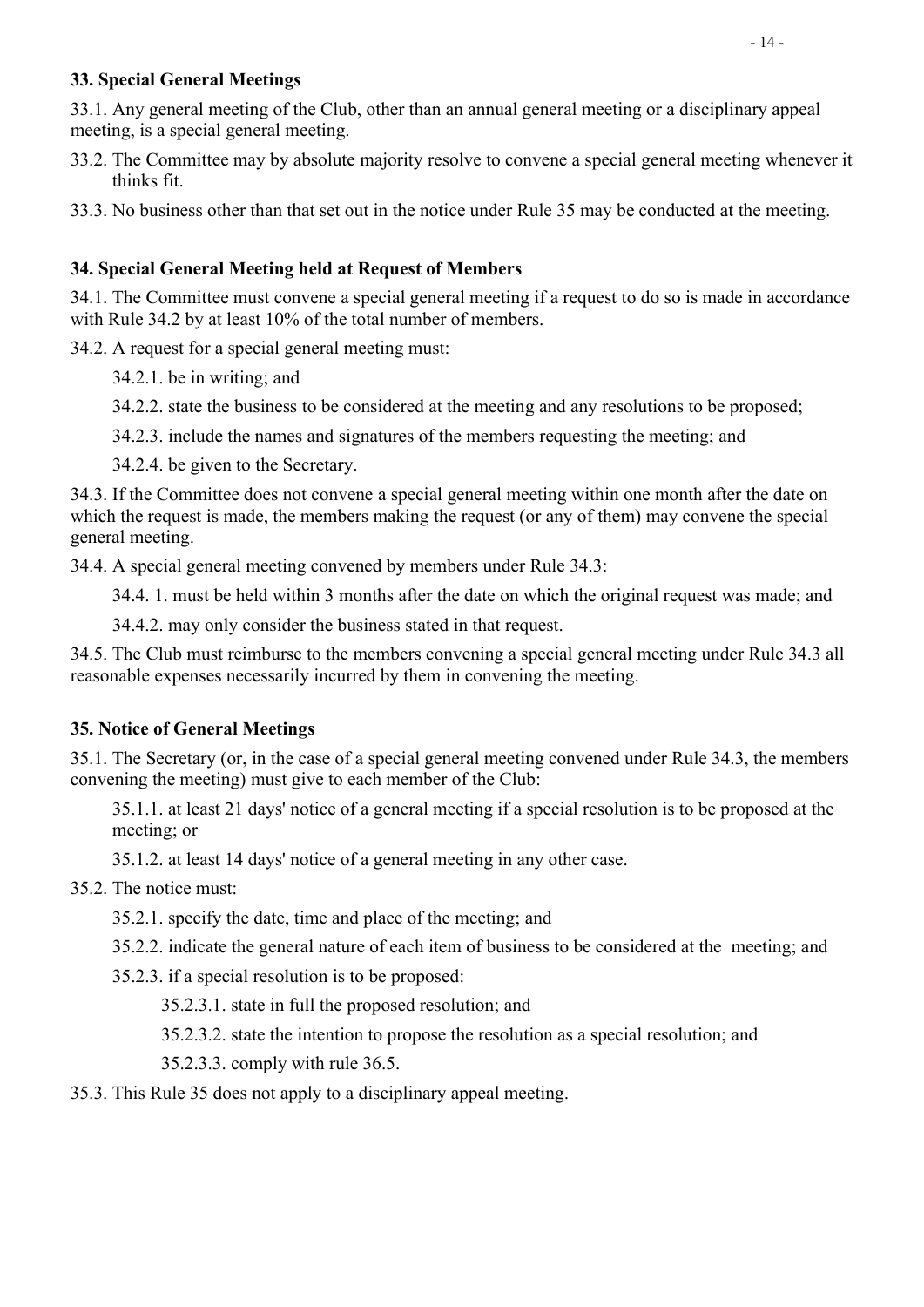## 36. Proxies

36.1. A member who is entitled to vote may appoint another such member as his or her proxy to vote and speak on his or her behalf at a general meeting (other than at a disciplinary appeal meeting).

36.2. The appointment of a proxy must be in writing and be signed by the member making the appointment.

36.3. The member appointing the proxy may give specific directions as to how the proxy is to vote on the member's behalf. In the absence of such directions the proxy may vote on behalf of the member in any matter as the proxy sees fit.

36.4. The Committee may prescribe a form to be used for the appointment of a proxy. In the absence of such prescribed form, the member may use any other form that clearly identifies the person appointed as the member's proxy and otherwise complies with Rule 36.2.

36.5. Notice of a general meeting given to a member under rule 35 must:

36.5.1. state that a member entitled to vote may appoint another such member as a proxy for the meeting; and

36.5.2. include a copy of any form that the Committee has prescribed for the appointment of a proxy.

36.6. A form appointing a proxy is of no effect unless it is received by the Club no later than 24 hours before the commencement of the meeting.

36.7. All proxy forms received by the Club in accordance with Rule 36.6 will be delivered to the Chairperson at or before commencement of the meeting.

#### 37. Quorum at General Meetings

37.1. No business may be conducted at a general meeting unless a quorum of members is present.

37.2. Except in the circumstances described in Rule 54.3, the quorum for a general meeting is the presence personally or by proxy of one-third of members entitled to vote.

37.3. If a quorum is not present within 30 minutes after the notified commencement time of a general meeting:

37.3.1. in the case of a meeting convened by, or at the request of, members under Rule 34, the meeting must be dissolved;

37.3.2. in any other case:

37.3.2.1. the meeting must be adjourned to a date not more than 21 days after the adjournment; and

37.3.2.2. notice of the date, time and place to which the meeting is adjourned must be given at the meeting and confirmed by written notice given to all members as soon as practicable after the meeting.

37.4. If a quorum is not present within 30 minutes after the time to which a general meeting has been adjourned under Rule 37.3 then, provided not less than ten members entitled to vote are present at the meeting, the members present may proceed with the business of the meeting as if a quorum were present.

#### 38. Chairing of General Meetings

38.1. Subject to Rule 38.2 the President or, in the President's absence, the Vice-President, shall chair all general meetings.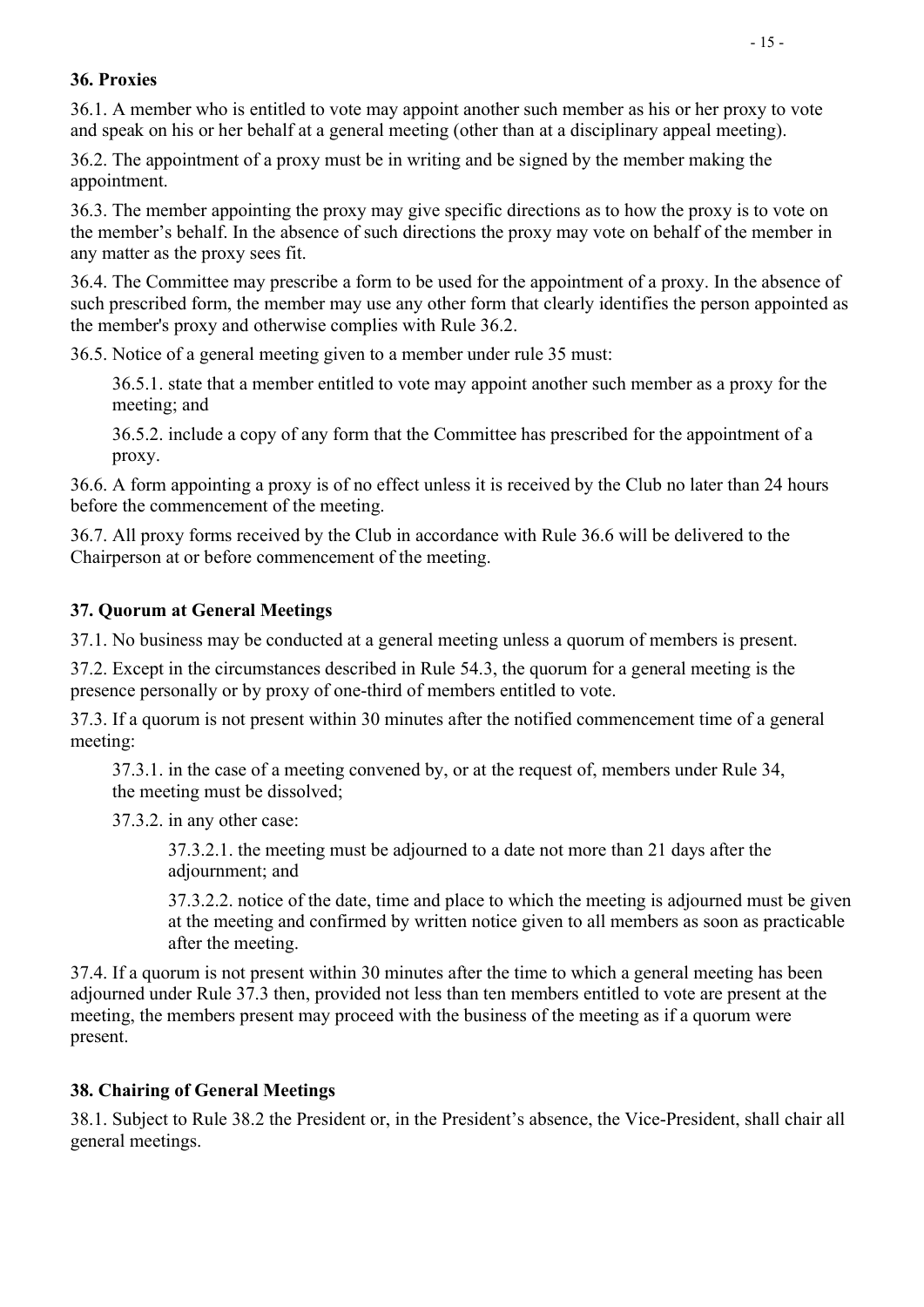## 39. Adjournment of General Meeting

39.1. The Chairperson of a general meeting at which a quorum is present may, with the consent of a majority of members present at the meeting, adjourn the meeting to another time at the same place or at another place.

39.2. Without limiting Rule 39.1, a meeting may be adjourned:

39.2.1. if there is insufficient time to deal with the business at hand; or

39.2.2. to give the members more time to consider an item of business; or

39.2.3. to give members additional time to nominate candidates for election to the Committee.

39.3. No business may be conducted on the resumption of an adjourned meeting other than the business that remained unfinished when the meeting was adjourned.

39.4. Notice of the adjournment of a meeting under this Rule is not required unless the meeting is adjourned for 14 days or more, in which case notice of the meeting must be given in accordance with Rule 35.

## 40. Voting at General Meeting

40.1. On any question arising at a general meeting:

40.1.1. subject to Rules 15.4 and 40.3, each member who is entitled to vote has one vote; and

40.1.2. members may vote personally or by proxy; and

40.1.3. except in the case of a special resolution, the question must be decided on a majority of votes.

40.2. If votes are divided equally on a question, the Chairperson of the meeting has a second or casting vote but if the Chairperson declines to use such casting vote the proposed resolution shall be deemed to have been lost.

40.3. If the question is whether or not to confirm the minutes of a previous meeting, only members who were present at that meeting may vote.

40.4. Every resolution carried at a general meeting is conclusive and binding on every member whether or not present at such meeting.

40.5. This Rule does not apply to a vote at a disciplinary appeal meeting conducted under Rule 26.

## 41. Special Resolutions

41.1. A special resolution is required:

41.1.1 to remove a committee member from office; or

41.1.2. to alter these Rules, including changing the name or any of the purposes of the Club; or

41.1.3. for any other matters so specified by the Act.

41.2. A special resolution is passed if not less than three quarters of the members present (whether in person or by proxy) and entitled to vote at a general meeting vote in favour of the resolution.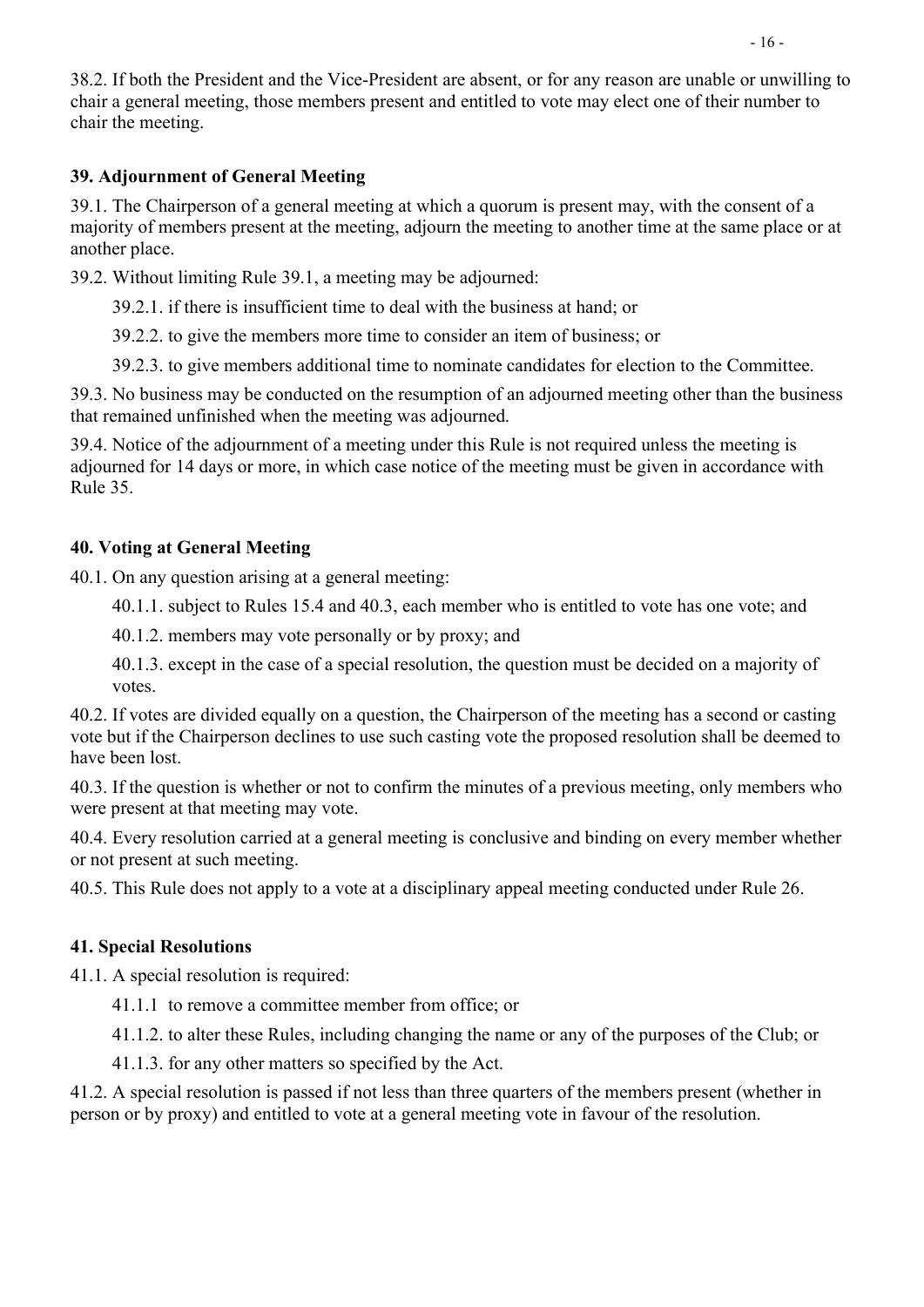#### 42. Determining whether Resolution Carried

42.1. Subject to Rule 42.2, the Chairperson of a general meeting may, on the basis of a show of hands, declare that a resolution has been:

42.1.1. carried; or

42.1.2. carried unanimously; or

42.1.3. carried by a particular majority; or

42.1.4 . lost

and an entry to that effect in the minutes of the meeting is conclusive proof of that fact.

42.2. If a poll (where votes are cast in writing) is demanded by ten or more members entitled to vote on any question:

 42.2.1. the poll must be taken at the meeting in the manner determined by the Chairperson of the meeting; and

42.2.2. the Chairperson must declare the result of the resolution on the basis of the poll.

42.3. A poll demanded on the election of the Chairperson or on a question of an adjournment must be taken immediately.

42.4. A poll demanded on any other question must be taken before the close of the meeting at a time determined by the Chairperson.

## 43. Minutes of General Meeting

43.1. The Committee must ensure that minutes are taken and kept of each general meeting.

43.2. The minutes must record the business considered at the meeting, any resolution on which a vote is taken and the result of the vote.

43.3. In addition, the minutes of each annual general meeting must include:

43.3.1 the names of the members attending the meeting in person; and

43.3.2. the names of members who appointed proxies under the proxy forms delivered to the Chairperson of the meeting pursuant to Rule 36.7; and

43.3.3. the financial statements submitted to the members in accordance with Rule 32.3.2.2; and

43.3.4. the certificate signed by two committee members certifying that the financial statements give a true and fair view of the financial position and performance of the Club; and

43.3.5. any audited accounts and auditor's report or report of a review accompanying the financial statements that are required under the Act or are commissioned by the Committee.

## PART 5—COMMITTEE

## Division 1---Powers of the Committee

## 44. Role and Powers

44.1. The business of the Club shall be managed by or under the direction of a Committee.

44.2. The Committee may exercise all the powers of the Club except those powers that these Rules or the Act require to be exercised by general meetings of the members of the Club.

44.3. The Committee may:

44.3.1. appoint and remove staff;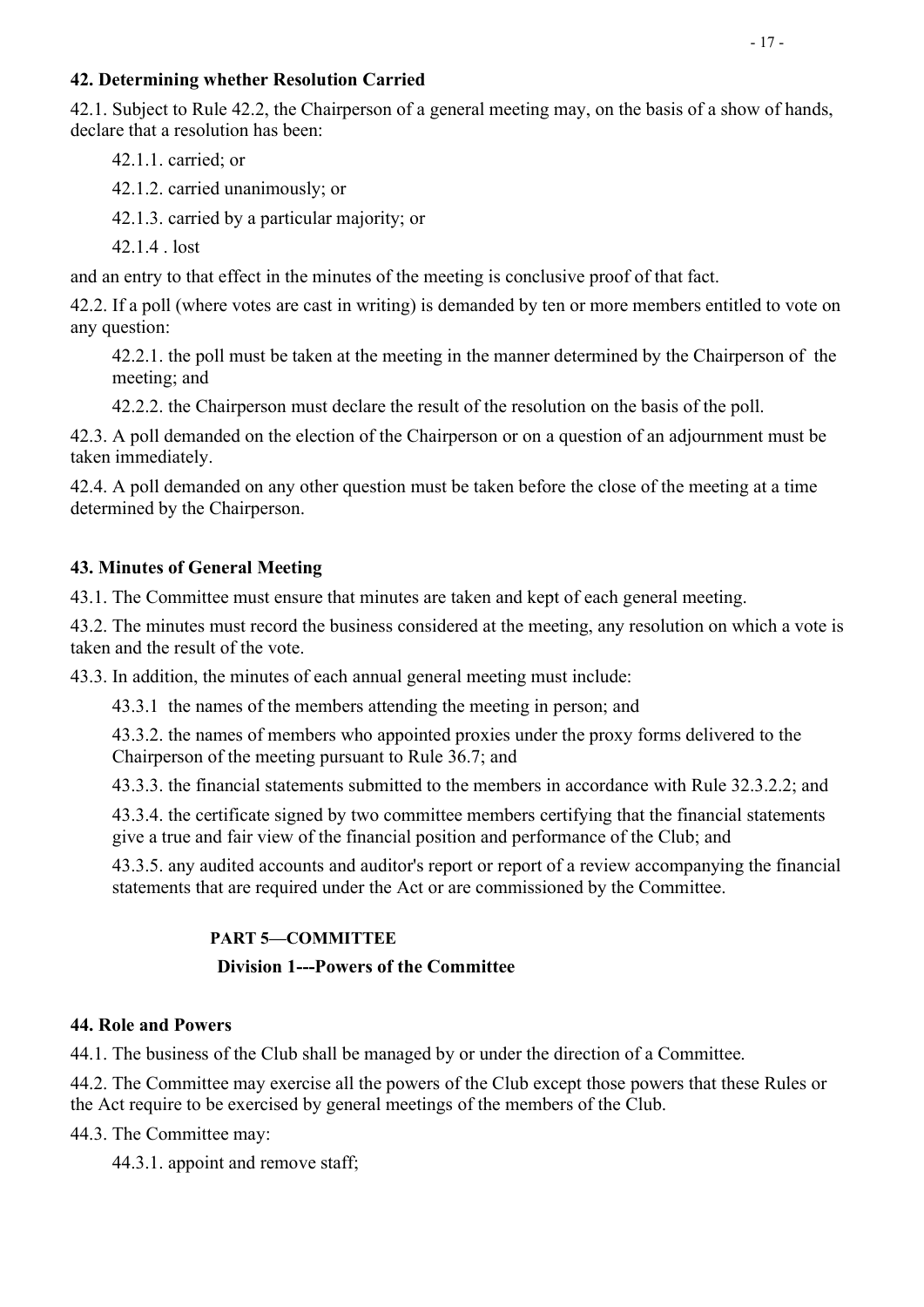44.3.2. establish sub-committees consisting of such voting members with such terms of reference as the Committee considers appropriate.

44.4. The validity of any proceedings, decisions or acts of the Committee or any sub-committee shall not be affected by reason of any vacancy on such Committee or sub-committee or by reason of any defect in the qualification, election or appointment of any member thereof.

## 45. Delegation

45.1. The Committee may delegate to a member of the Committee, a subcommittee or staff, any of its powers and functions other than:

45.1.1. this power of delegation; or

45.1.2. a duty imposed on the Committee by the Act or any other law.

45.2. The delegation must be in writing and may be subject to the conditions and limitations the Committee considers appropriate.

45.3. The Committee may, in writing, revoke a delegation wholly or in part.

#### Division 2—Composition and Duties of Committee

#### 46. Composition of Committee

46.1. The Committee shall consist of:

46.1.1. a President; and

46.1.2. a Vice-President; and

46.1.3. a Secretary; and

46.1.4. a Treasurer; and

46.1.5. such number of other committee members (but not exceeding five) as are elected by the members at the Annual General Meeting.

46.2. The Vice President and those committee members referred to in Rule 46.1.5 will ordinarily be appointed to chair subcommittees but nothing in this Rule shall constrain the Committee in the exercise of its powers under Rule 44.3.2.

#### 47. General Duties

47.1. As soon as practicable after being elected or appointed to the Committee, each committee member must become familiar with these Rules and the Act.

47.2. The Committee is collectively responsible for ensuring that the Club complies with the Act and that individual members of the Committee comply with these Rules.

47.3. Committee members must exercise their powers and discharge their duties:

- 47.3.1. with reasonable care and diligence; and
- 47.3.2. in good faith in the best interests of the Club; and
- 47.3.3. for a proper purpose.

47.4. Committee members and former committee members must not make improper use of:

47.4.1. their position; or

47.4.2. information acquired by virtue of holding their position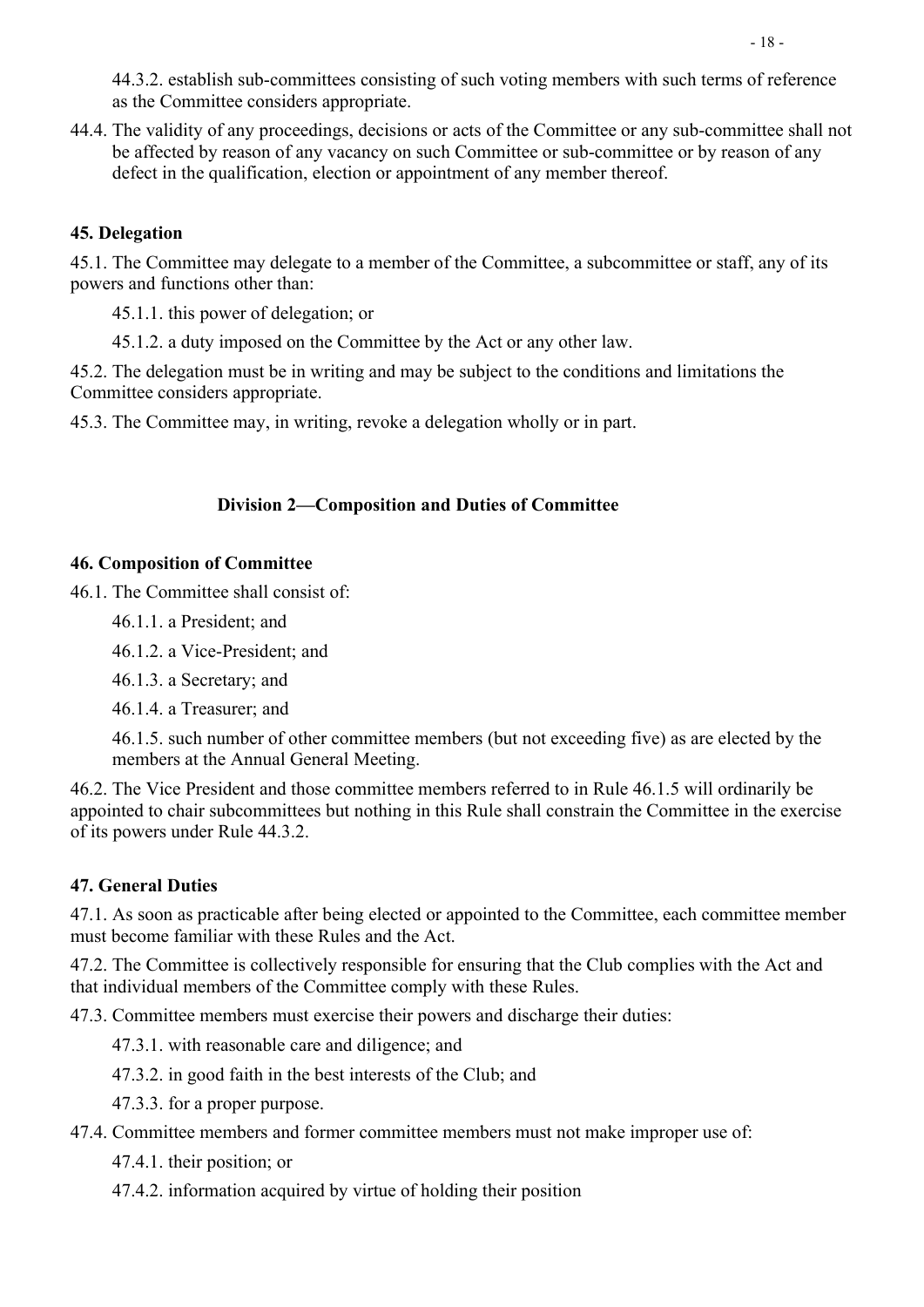so as to gain an advantage for themselves or any other person or to cause detriment to the Club.

47.5. In addition to any duties imposed by these Rules, a committee member must perform any other duties reasonably imposed from time to time by resolution at a general meeting.

#### 48. Secretary

48.1. The Secretary must perform any duty or function required under the Act to be performed by the secretary of an incorporated association.

48.2. The Secretary shall:

48.2.1. maintain the register of members in accordance with rule 10; and

48.2.2. keep custody of the common seal (if any) of the Club and, except for the financial records referred to in Rule 69.3, all books, documents and securities of the Club referred to I Rules 69 and 74; and

48.2.3. subject to the Act and these Rules, provide members with access to the register of members, the minutes of general meetings and other books and documents; and

48.2.4. perform any other duty or function imposed on the Secretary by these Rules.

48.3. The Secretary must give to the Registrar notice of his or her appointment within 14 days after the appointment.

#### 49. Treasurer

49.1. The Treasurer shall:

49.1.1. receive all moneys paid to or received by the Club and issue receipts for those moneys in the name of the Club; and

49.1.2. ensure that all moneys received are paid into the account of the Club promptly after receipt; and

49.1.3. make any payments authorised by the Committee or by a general meeting of the Club from the Club's funds; and

49.1.4. ensure cheques are signed by at least 2 committee members; and

49.1.5. ensure that the financial records of the Club are kept in accordance with the Act; and

49.1.6. coordinate the preparation of the financial statements of the Club and their certification by the Committee prior to their submission to the annual general meeting of the Club.

49.2. The Treasurer must ensure that at least one other committee member has access to the accounts and financial records of the Club and shall ensure compliance with Rule 68.

#### Division 3—Election of Committee Members and Tenure of Office

#### 50. Eligibility for Committee membership

50.1. A member is eligible to be elected or appointed as a committee member if the member:

50.1.1. is not less than 18 years of age; and

50.1.2. is entitled to vote at a general meeting.

#### 51. Positions to be Declared Vacant

At each annual general meeting of the Club, after the annual report and financial statements of the Club have been received, the Chairperson of the meeting must declare all positions on the Committee vacant and hold elections for those positions in accordance with Rules 52 to 54.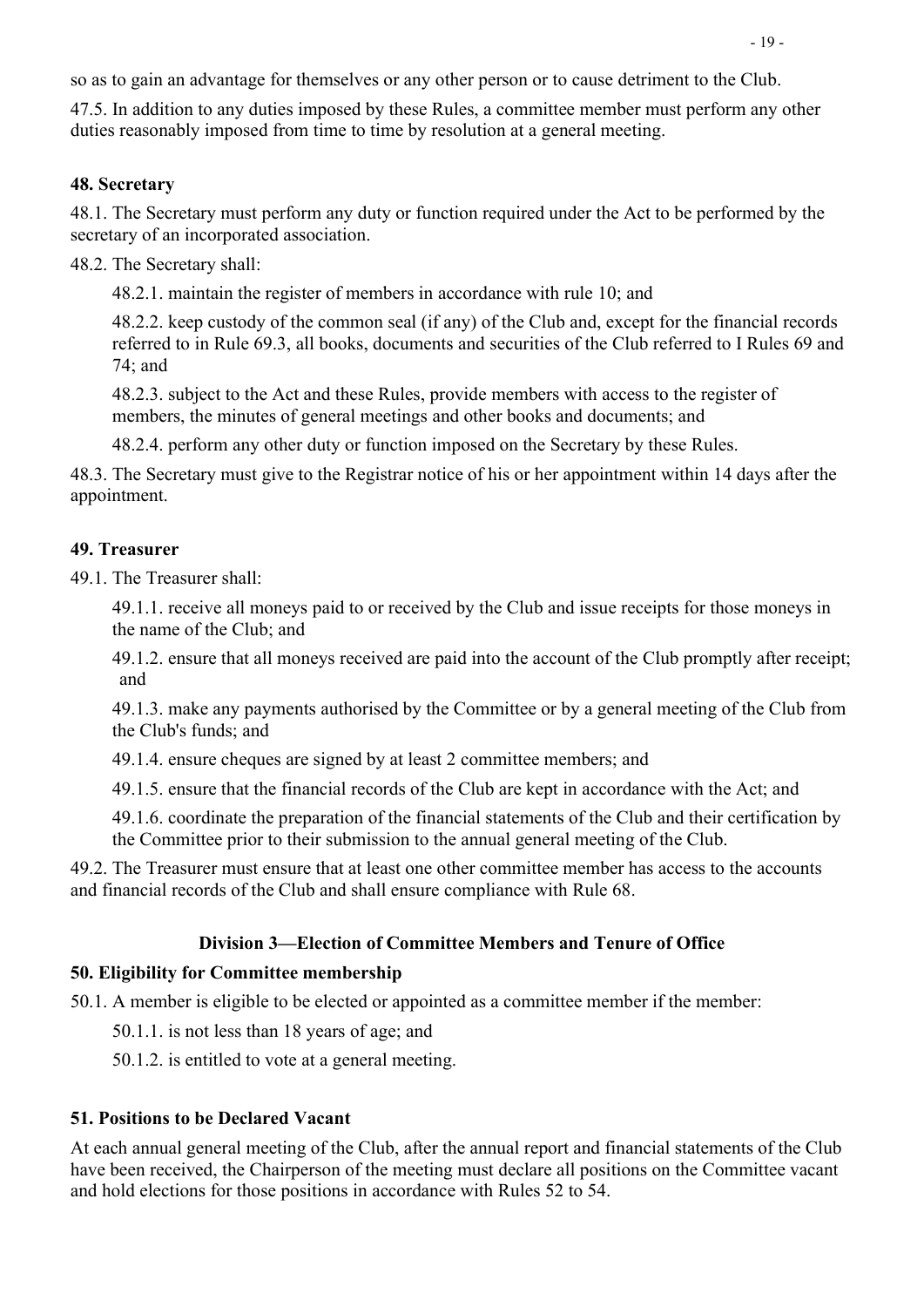## 52. Nominations

52.1. Any two members of the Club who are eligible to vote may nominate an eligible member or members (other than themselves) for any position or positions on the Committee.

52.2. Nominations shall be:

52.2.1. in writing and signed by the two proposing members; and

52.2.2. specify the name of each person being nominated; and

52.2.3. specify the office or offices for which each person is being nominated; and

52.2.4. be signed by each nominated person to confirm that person's consent to nomination.

52.3. Subject to Rule 52.4, nominations shall be delivered to the Secretary not less than 8 days before the day of the annual general meeting at which the election shall take place.

52.4. If an annual general meeting is adjourned pursuant to Rule 39.2.3 any resulting additional nominations of candidates for election to the Committee may be delivered to the Secretary not less than 3 days before resumption of the adjourned meeting.

52.5. The Secretary shall cause all nominations to be posted on the notice board in the Clubhouse at least 7 days before the day of the annual general meeting at which the elections shall take place, or at least 2 days in respect of nominations delivered to the Secretary pursuant to Rule 52.4.

## 53. Elections

53.1. If at the time of an election the number of nominations for any position does not exceed the number of vacancies then the persons nominated shall be declared elected.

 53.2. If the number of nominations for any position or positions exceeds the number of vacancies then a ballot shall be conducted in accordance with Rule 54.

#### 54. Ballot

54.1. An election ballot required under Rule 53.2 shall be conducted as follows:

54.1.1. Ballot papers shall be prepared with the names of candidates for each contested office and indicating which, if any, are retiring Committee members.

54.1.2. Each member present and entitled to vote shall be entitled to receive a ballot paper and to vote for up to as many candidates as there are vacancies. Votes may be cast by placing a tick beside the name or names of the candidates for whom the member wishes to vote and/or by striking out the name or names of the candidate or candidates for whom the member does not wish to vote. Failure by a member to comply with these provisions will invalidate that member's vote.

54.1.3. The Chairman of the meeting shall appoint two members who are not candidates for the contested positions to count the votes.

54.1.4. Vacancies shall be progressively filled by those candidates who receive the greatest number of votes for each contested office until all vacancies have been filled.

54.1.5. In the case of an equality of votes the Chairman of the meeting shall decide by lot which candidate shall be elected.

- 54.2. The result of a poll conducted pursuant to Rule 54.1 shall be determined at the meeting at which the election takes place provided that, when it is not possible to determine the result within a reasonable time, the Chairperson may adjourn the meeting for up to 14 days to enable the results to be finalised.
- 54.3. If any annual general meeting is adjourned pursuant to Rule 54.2: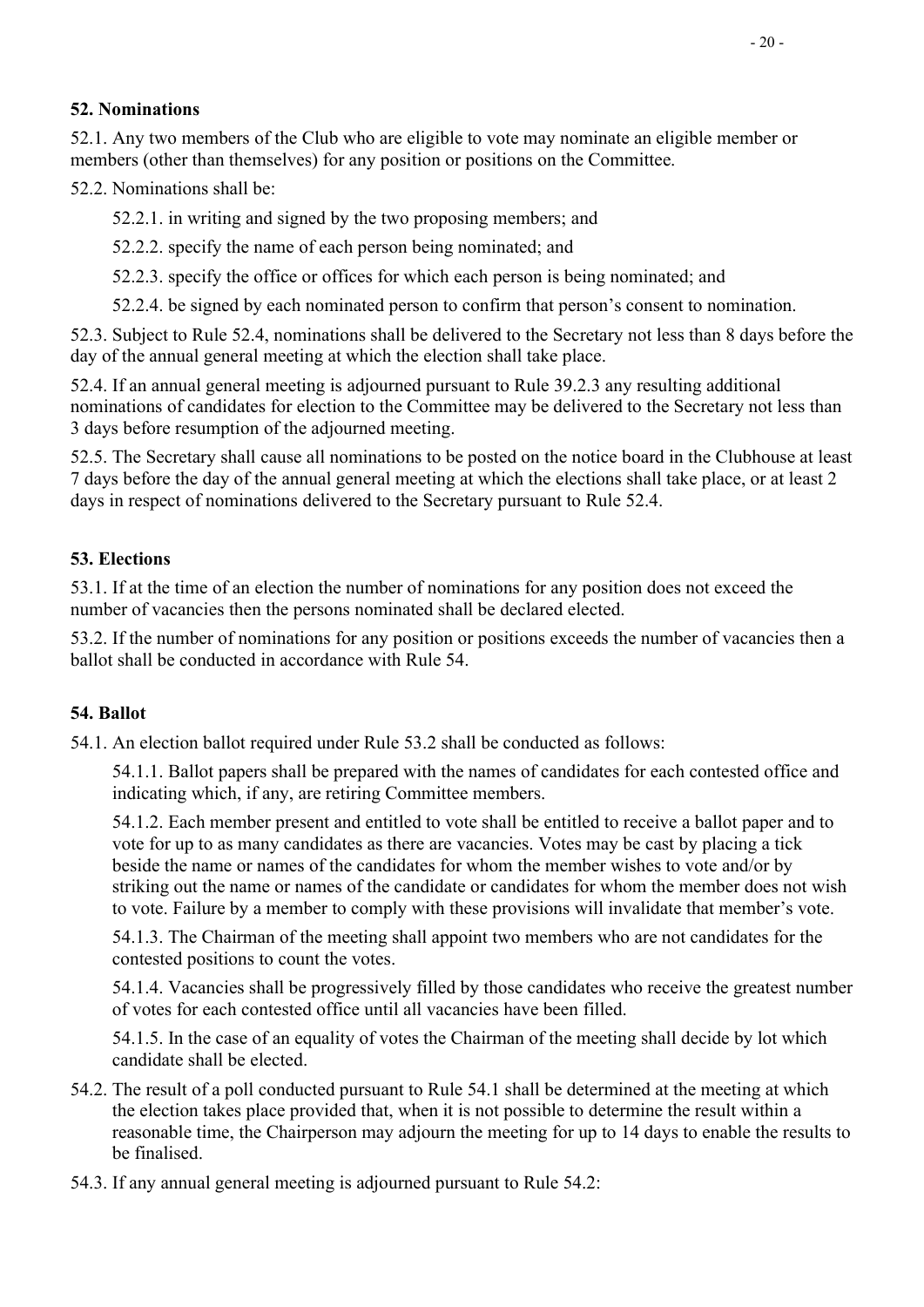54.3.1. the business of the meeting when reconvened shall be limited to receiving the results of the poll; and

54.3.2. the presence of five voting members of the Club at such reconvened meeting shall constitute a valid quorum for such meeting.

## 55. Committee Vacancies

55.1. The position of any member of the Committee shall become vacant if the member:

55.1.1. ceases for any reason to be a member of the Club; or

55.1.2. fails, without previously having obtained leave of absence, to attend 3 consecutive committee meetings, between the first and third of which such meetings there shall have been an interval of not less than two months. Non-attendance at an urgent meeting convened at short notice under Rule 59 shall be disregarded for the purposes of this Rule; or

55.1.3. resigns by notice in writing to the Secretary; or

55.1.4. is removed from office by special resolution of members at a special general meeting; or

55.1.5. otherwise ceases to be a member of the Committee by operation of Section 78 of the Act.

55.2. The Committee may appoint an eligible member of the Club to fill a position on the Committee that:

55.2.1. has become vacant under Rule 55.1; or

55.2.2. was not filled by election at the last Annual General Meeting.

55.3. If the position of Secretary becomes vacant, the Committee must appoint an eligible member to that position within 14 days.

55.4. The Committee may continue to act despite any vacancy in its membership.

## 56. Term of Office

56.1. Subject to Rules 55.1 and 56.3.1, each committee member holds office from the time of their election or appointment until the positions of the Committee are declared vacant at the next annual general meeting pursuant to Rule 51.

56.2. A committee member may be re-elected.

56.3. A general meeting of the Club may:

56.3.1. by special resolution remove a committee member from office; and

 56.3.2. elect an eligible member of the Club to fill the vacant position in accordance with this Division.

56.4. A member who is the subject of a proposed special resolution under Rule 56.3.1 may make representations in writing to the Secretary or President of the Club (not exceeding a reasonable length) and may request that the representations be provided to the members of the Club who are entitled to vote.

56.5. Subject to Rule 56.6, the Secretary or the President may give a copy of the representations to each member of the Club who is entitled to vote or, if they are not so given, the member may require that they be read out at the meeting at which the special resolution is to be proposed.

56.6. If any representations received under Rule 56.4 are considered, on reasonable grounds, to be defamatory of any member or other person or entity, or to include unsubstantiated allegations or accusations against any person or entity, the Committee may require the redaction from the representations of all such defamatory contents and all such unsubstantiated allegations or accusations before implementing the provisions of Rule 56.5.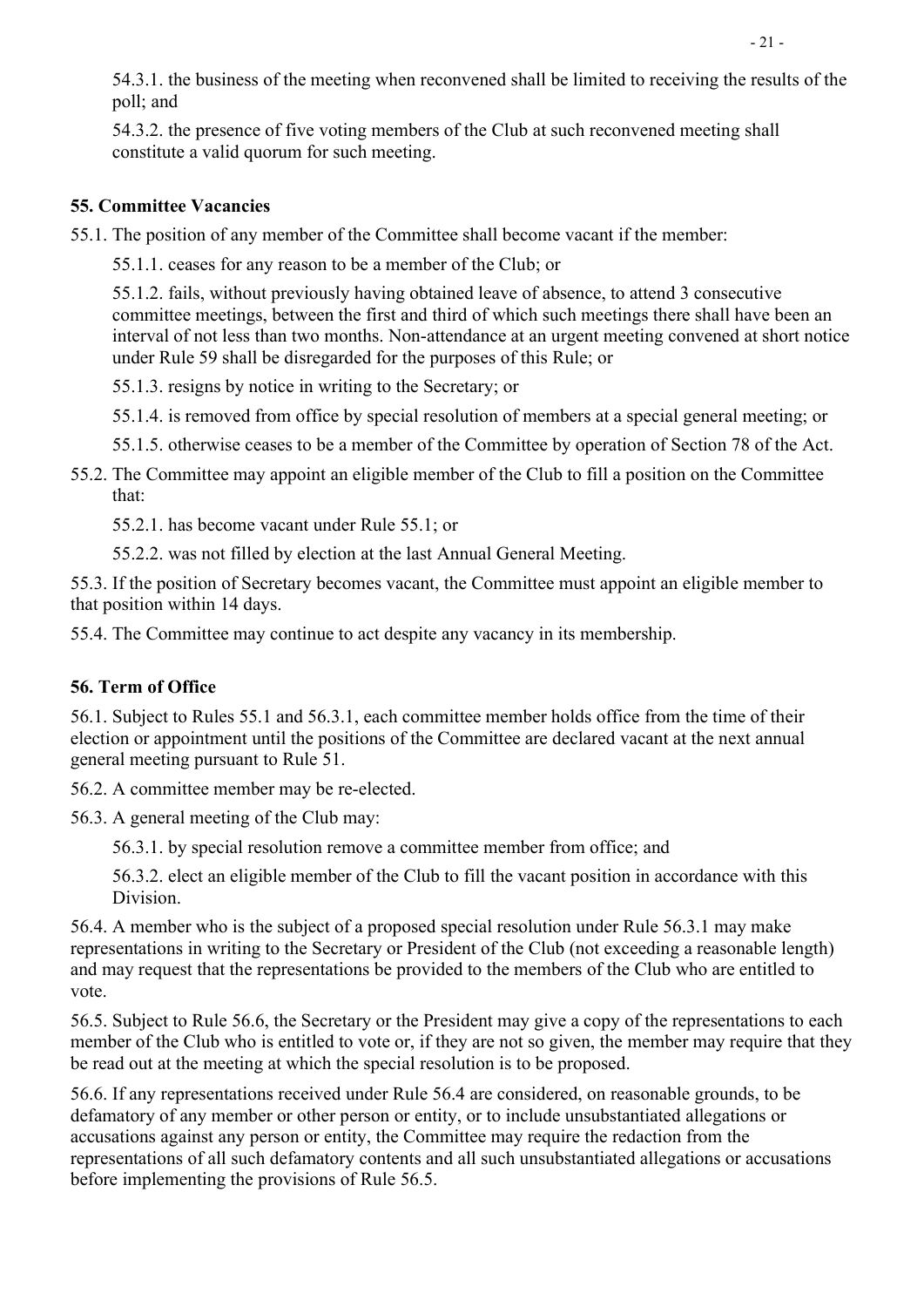## Division 4—Meetings of Committee

## 57. Meetings of Committee

57.1. The Committee must meet at least once every two months at the dates, times and places determined by the Committee.

57.2. As soon as practical after the annual general meeting in each year the newly elected committee members shall determine the date, time and place of their first committee meeting.

57.3. Special committee meetings may be convened by the President or by any 4 members of the Committee.

## 58. Notice of Meetings

58.1. Notice of each committee meeting must be given to each committee member no later than 7 days before the date of the meeting.

58.2. Notice may be given of more than one committee meeting at the same time.

58.3. The notice must state the date, time and place of the meeting.

58.4. If a special committee meeting is convened:

58.4.1. the notice must include the general nature of the business to be conducted; and

58.4.2. the only business that may be conducted at the meeting is the business for which the meeting is convened.

58.5. All notices required to be given under this Rule 58 may be given in the manner set out in Rule 73.3.4

## 59. Urgent meetings

59.1. In cases of urgency, a meeting can be held without notice being given in accordance with Rule 58 provided that as much notice as practicable is given to each committee member by the quickest means practicable.

59.2. Any resolution made at the meeting must be passed by an absolute majority of the Committee.

59.3. The only business that may be conducted at an urgent meeting is the business for which the meeting is convened.

## 60. Proceedings of the Committee

60.1. Subject to Rule 60.2, the President or, in the President's absence, the Vice President, shall chair all meetings of the Committee.

60.2. If both the President and the Vice President are absent, or for any reason are unable or unwilling to chair a committee meeting, the committee members present shall elect one of their number to chair the meeting.

60.3. Subject to these Rules, the Committee may adjourn and otherwise regulate its proceedings in such manner as its members think fit.

## 61. Use of Technology

61.1. A committee member who is not physically present at a committee meeting may participate in the meeting by the use of technology that allows that committee member and the committee members present at the meeting to clearly and simultaneously communicate with each other.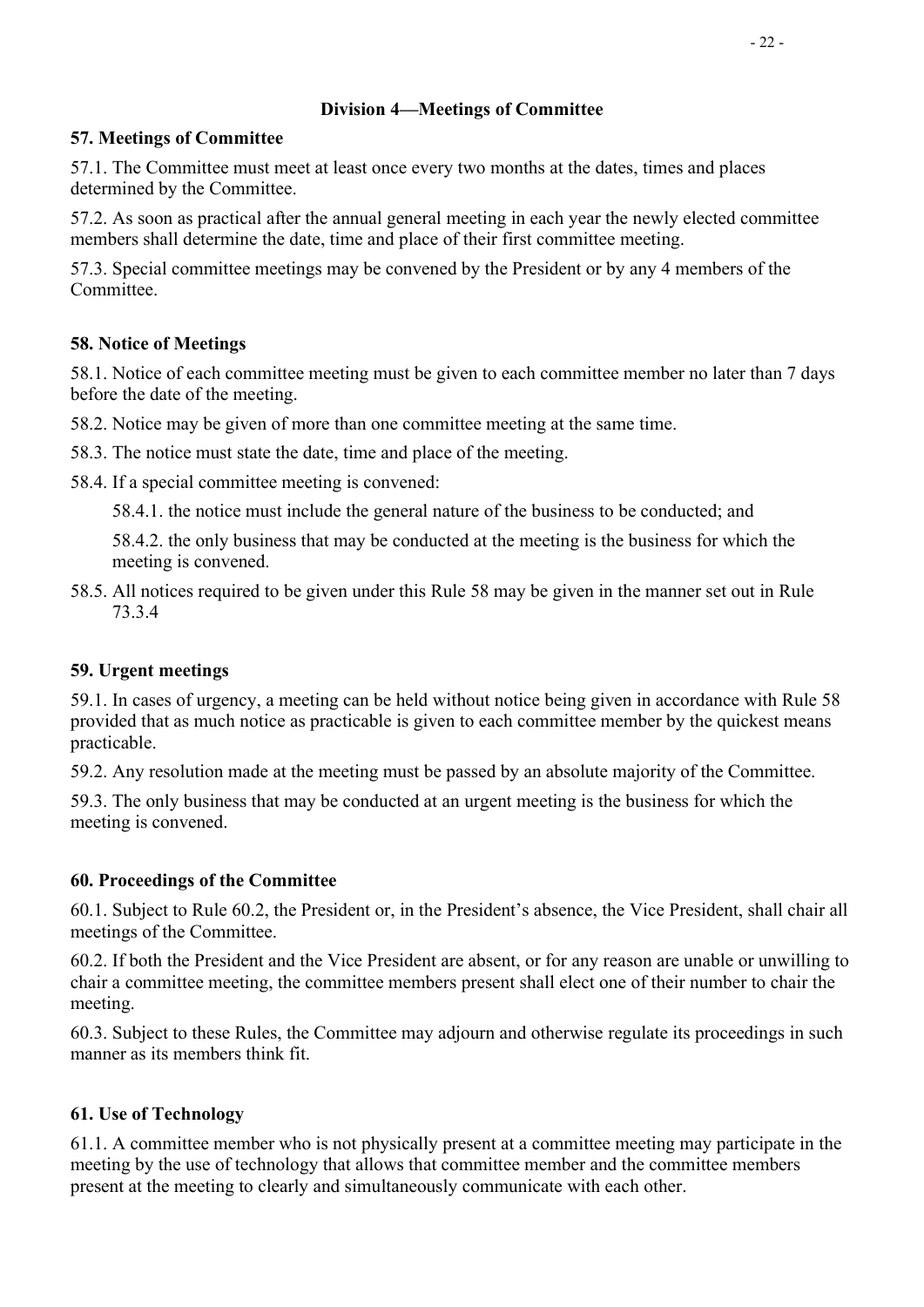61.2. For the purposes of this Part, a committee member participating in a committee meeting as permitted under Rule 61.1 is taken to be present at the meeting and, if the member votes at the meeting, is taken to have voted in person.

## 62. Quorum

62.1. No business may be conducted at a committee meeting unless a quorum is present.

 62.2. The quorum for a committee meeting is the presence (in person or as allowed under Rule 61) of a majority of the committee members holding office.

 62.3. If a quorum is not present within 30 minutes after the notified commencement time of a committee meeting:

62.3.1. in the case of a special meeting—the meeting shall lapse;

62.3.2. in any other case—the meeting shall be adjourned to a date no later than 14 days after the adjournment and notice of the time, date and place to which the meeting is adjourned must be given in accordance with rule 58.

## 63. Voting

63.1. On any question arising at a committee meeting, each committee member present at the meeting has one vote.

 63.2. Subject to Rule 12.3 and Rule 63.3, a motion or resolution is carried if a majority of committee members present at the meeting vote in favour of the motion or resolution.

63.3.Rule 63.2 does not apply to any motion or resolution which is required by these Rules to be passed by an absolute majority of committee members.

63.4. If votes are divided equally on a question, the Chairperson of the meeting has a second or casting vote.

63.5. Voting by proxy is not permitted at meetings of the Committee.

## 64. Conflict of Interest

64.1. A committee member who has a material personal interest in a matter being considered at a committee meeting must disclose the nature and extent of that interest to the Committee.

64.2. The member—

64.2.1. must not be present while the matter is being considered at the meeting; and

64.2.2. must not vote on the matter.

64.3. This Rule does not apply to a material personal interest:

64.3.1. that exists only because the member belongs to a class of persons for whose benefit the Club is established; or

 64.3.2. that the member has in common with all, or a substantial proportion of, the members of the Club.

#### 65. Minutes of Meeting

65.1. The Secretary shall keep accurate minutes of the proceedings at all meetings of the Committee.

65.2. The minutes must record the following—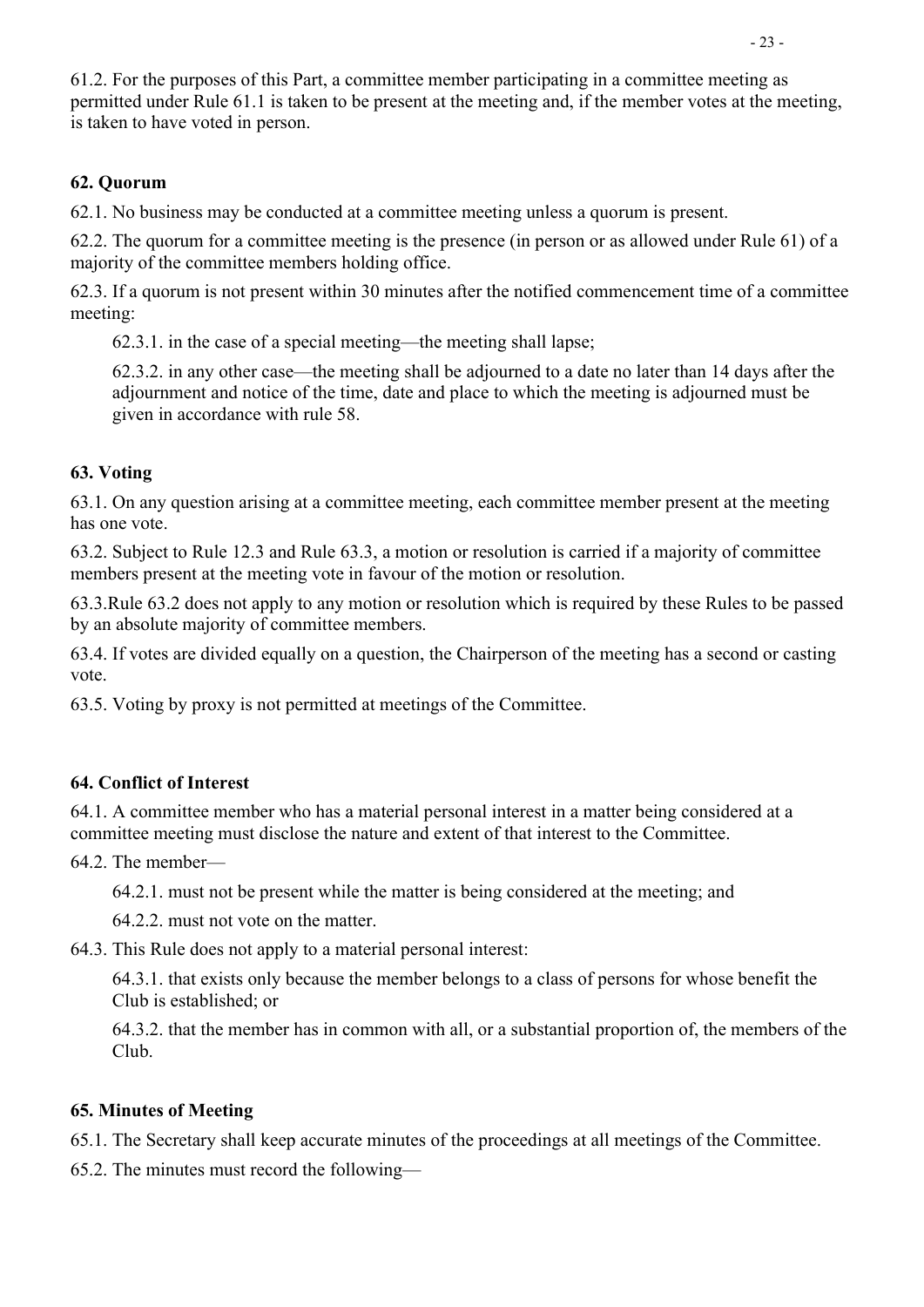65.2.1. the names of the members in attendance at the meeting;

65.2.2. the business considered at the meeting;

65.2.3. any resolution on which a vote is taken and the result of the vote;

65.2.4. any material personal interest disclosed under Rule 64.

65.3. In the absence of the Secretary the Committee shall appoint another member of the Committee to record the minutes.

65.4. The minutes of each meeting shall be submitted for approval and confirmation at the next meeting of the Committee (other than a special or urgent meeting).

65.5. If and when the minutes are confirmed they shall be signed by the Chairperson of the confirming meeting.

65.6. After being signed in accordance with Rule 65.5, the minutes shall be deemed for all purposes as a true record of the proceedings at the meeting to which they relate.

#### 66. Leave of Absence

66.1. The Committee may grant a committee member leave of absence from committee meetings for a period not exceeding 3 months.

66.2. The Committee must not grant leave of absence retrospectively unless it is satisfied that it was not feasible for the committee member to seek the leave in advance.

## PART 6—FINANCIAL MATTERS

#### 67. Source of Funds

The funds of the Club may be derived from entrance fees, annual subscriptions, donations, fund-raising activities, grants, interest and any other sources approved by the Committee.

#### 68. Management of Funds

68.1 The Club must maintain an account with a financial institution from which all expenditure of the Club is made and into which all of the Club's revenue is deposited.

68.2. For the purposes of investment or efficient cash management the Club may maintain accounts with financial institutions other than the account referred to in Rule 68.1.

68.3. Subject to any restrictions imposed by a general meeting of the Club, the Committee may approve expenditure on behalf of the Club.

68.4. The Committee may authorise the Treasurer to expend funds on behalf of the Club (including by electronic funds transfer) up to a specified limit without requiring approval from the Committee for each item on which the funds are expended. Such authorisation may also modify the requirements of Rule 68.5 in relation to payments up to a specified limit or to any particular type or class of payments.

68.5. Except for authorised payments made by the Treasurer pursuant to Rules 68.4 or 68.7:

68.5.1. all cheques issued in the name of the Club must be signed by either the Secretary or Treasurer and counter-signed by either the President or Vice-President;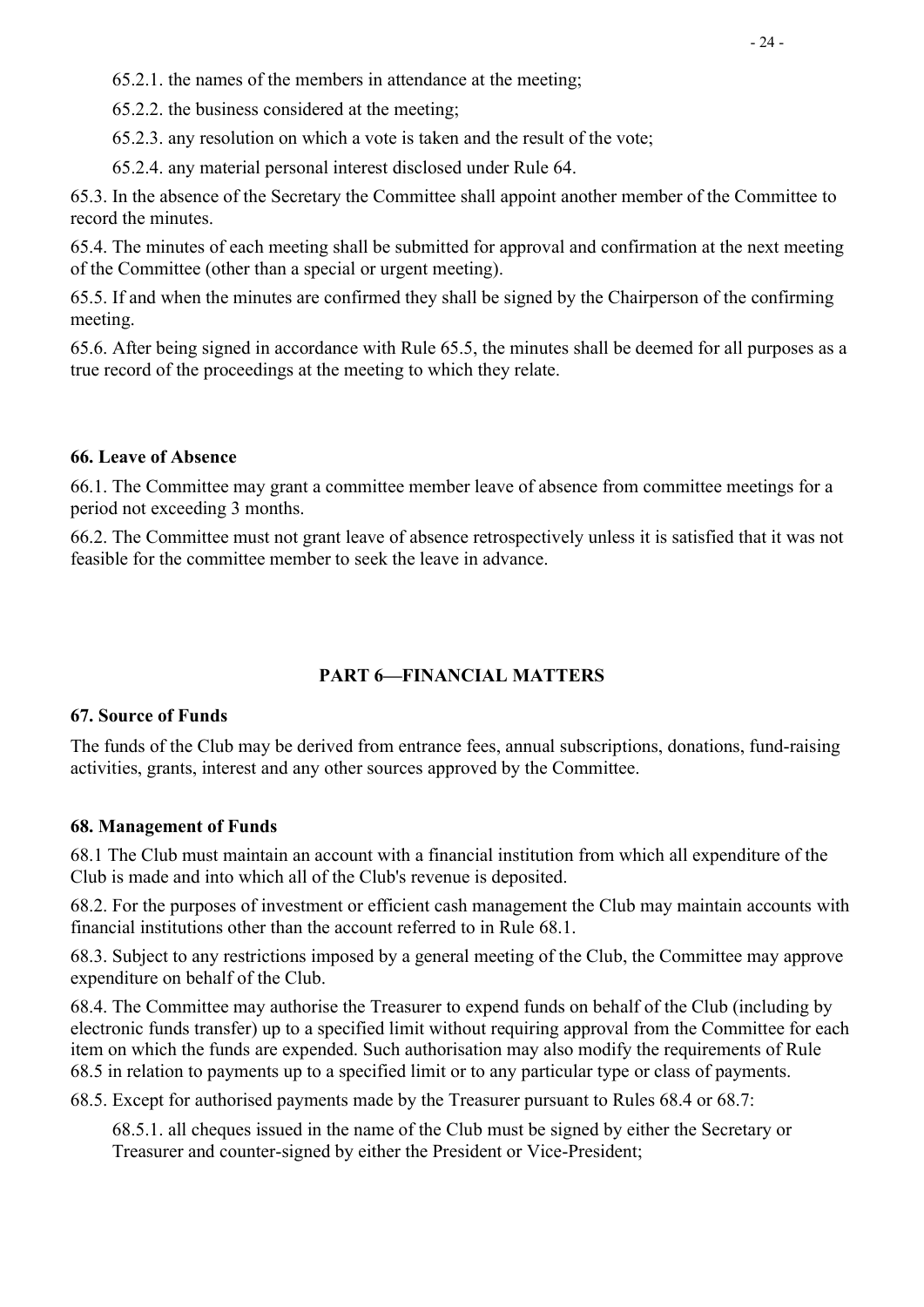68.5.2. electronic bank payments and transfers may be executed by either the Secretary or Treasurer but must be co-authorised by either the President or Vice President. All four said authorised officers shall have access to the bank website which provides an overview of the Club's current and past transactions and account balances.

 68.6. All funds of the Club must be deposited into the financial account of the Club promptly after receipt.

68.7. With the approval of the Committee, the Treasurer may maintain a cash float provided that all money paid from or paid into the float is accurately recorded at the time of the transaction.

#### 69. Financial records

69.1 The Club must keep financial records that:

69.1.1. correctly record and explain its transactions, financial position and performance; and

69.1.2. enable financial statements to be prepared as required by the Act.

69.2. The Club must retain the financial records for 7 years after the transactions covered by the records are completed.

69.3. The following must stay in the custody or under the control of the Treasurer:

69.3.1. the financial records for the current financial year; and

69.3.2. any other financial records as authorised by the Committee.

## 70. Financial Statements

70.1. For each financial year, the Committee must ensure that the requirements under the Act relating to the financial statements of the Club are met.

70.2. Without limiting Rule71.1, those requirements include—

70.2.1. the preparation of the financial statements;

70.2.2. if required, the review or auditing of the financial statements;

70.2.3. the certification of the financial statements by the Committee;

70.2.4. the submission of the financial statements to the annual general meeting of the Club;

 70.2.5. the lodgement with the Registrar of the financial statements and accompanying reports, certificates, statements and fee.

#### PART 7—GENERAL MATTERS

## 71. Common seal

71.1 The Club may have a common seal.

71.2. If the Club has a common seal:

71.2.1. the name of the Club must appear in legible characters on the common seal;

71.2.2. a document may only be sealed with the common seal by the authority of the Committee and the sealing must be witnessed by the signatures of two committee members;

71.2.3. the common seal must be kept in the custody of the Secretary.

## 72. Registered address

The registered address of the Club is the Clubhouse situated at 14 Coonil Crescent, Malvern VIC 3144

## 73. Notice requirements

73.1. Any notice required to be given to a member or a committee member under these Rules may be given: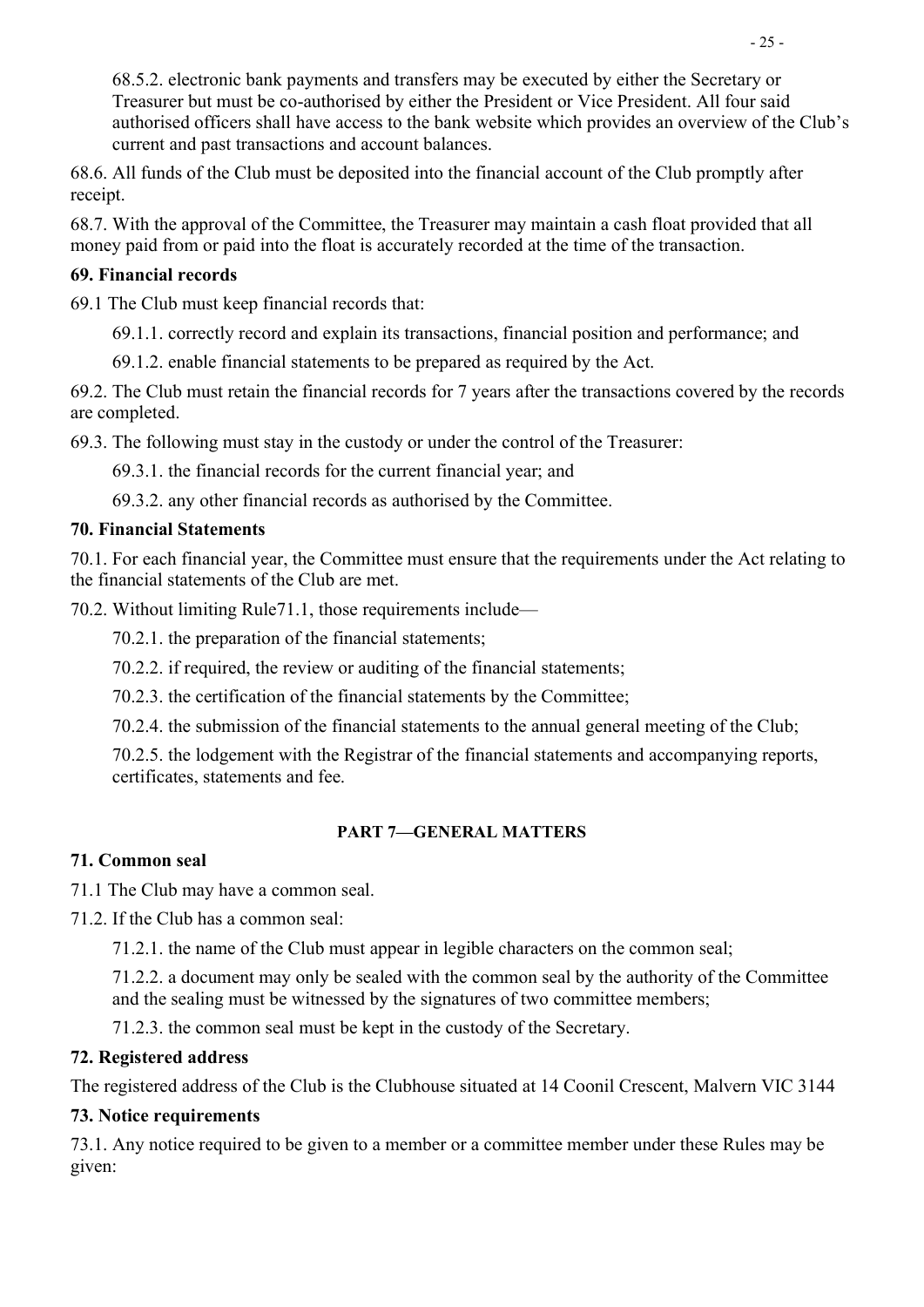73.1.1. by handing the notice to the member personally; or

73.1.2. by sending it by post to the member at the address recorded for the member on the register of members; or

73.1.3. by email or facsimile transmission; or

73.1.4. by electronic scanning to the recipient's email address.

- 73.2. Rule 74.1 does not apply to notice given under Rule 59.
- 73.3. Any notice required to be given to the Club or the Committee may be given:
	- 73.3.1. by handing the notice to a member of the Committee; or
	- 73.3.2. by sending the notice by post to the registered address; or
	- 73.3.3. by leaving the notice at the registered address; or
	- 73.3.4. if the Committee determines that it is appropriate in the circumstances:
		- 73.3.4.1 by email to the email address of the Club, the Secretary or individual Committee members; or

73.3.4.2. by electronic scanning to the Club's email address.

#### 74. Custody and inspection of books and records

74.1. Members may on request inspect free of charge:

74.1.1. the register of members;

74.1.2. the minutes of general meetings;

74.1.3. subject to Rule 74.2, the financial records, books, securities and any other relevant document of the Club, including minutes of Committee meetings.

74.2. The Committee may refuse to permit a member to inspect records of the Club that relate to confidential, personal, employment, commercial or legal matters or where to do so may be prejudicial to the interests of the Club.

74.3. The Secretary may restrict access to the personal information of a person recorded in the Club's register of members:

74.3.1. if authorized to do so by the provisions of Section 59 of the Act; or

74.3.2. if the Secretary has reasonable grounds to believe that the person seeking access to such information intends to improperly use the information in breach of Section 58 of the Act.

74.4. The Committee must on request make copies of these Rules available to members and applicants for membership free of charge.

74.5. Subject to Rules 74.2. and 74.3, a member may make a copy of any of the other records of the Club referred to in this Rule and the Club may charge a reasonable fee for provision of a copy of such a record.

74.6. For purposes of this Rule 74 "relevant documents" means the records and other documents, however compiled, recorded or stored, that relate to the incorporation and management of the Club and includes the following:

74.6.1 its membership records;

74.6.2. its financial statements;

74.6.3. its financial records;

74.6.4. records and documents relating to transactions, dealings, business or property of the Club.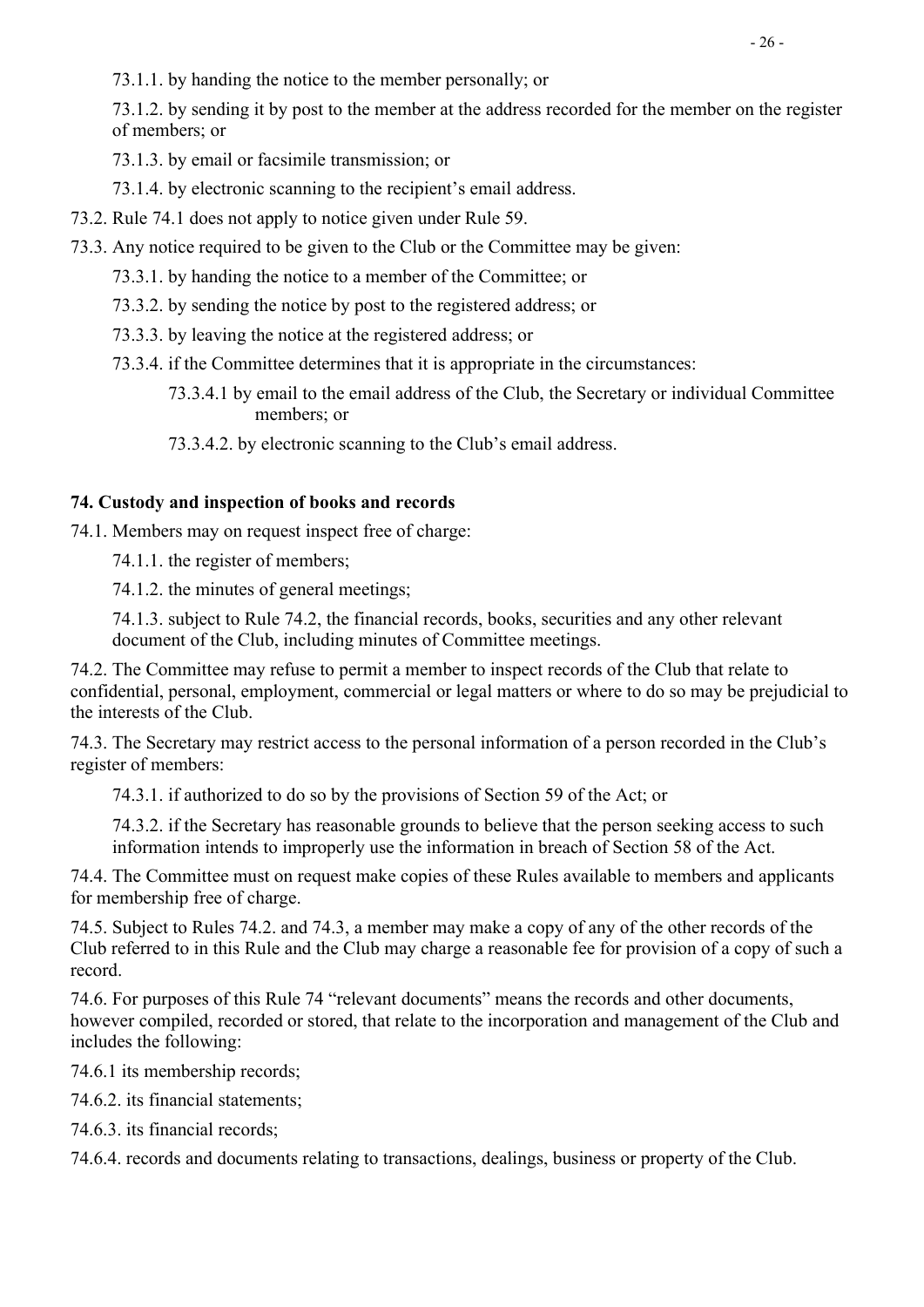## 75. Winding up and cancellation

75.1. The Club may be wound up voluntarily by special resolution.

75.2. In the event of the winding up or the cancellation of the incorporation of the Club, the surplus assets of the Club must not be distributed to any members or former members of the Club.

75.3. Subject to the Act and any court order made under section 133 of the Act, the surplus assets must be given to a body that has similar purposes to the Club and which is not carried on for the profit or gain of its individual members.

75.4. The body to which the surplus assets are to be given must be decided by special resolution. A member of the Club who is also a member of the body to which the surplus assets are proposed to be given, or who has any active affiliation with the activities or operations of such body, shall be disqualified by reason of conflict of interest from voting on the special resolution.

#### 76. Standards of Conduct

76.1. All members of the Club are expected to conduct themselves in accordance with the established etiquette and customs of the game of bowls and, when representing the Club in competition, to comply with any relevant standards or rules of conduct prescribed by Bowls Victoria.

76.2. All members of the Club are expected to conduct their interactions with other members with appropriate courtesy and respect and to avoid conduct that is abusive, threatening or otherwise incompatible with that expectation.

76.3. Any member failing to comply with Rule 76.1 or Rule 76.2 shall be deemed to have engaged in conduct prejudicial to the Club and may face disciplinary action under Division 3 of Part 3 of these Rules.

## 77. Obligations of Former Members

77.1. Upon cessation of membership of the Club:

77.1.1. a former member or representatives of the former member must promptly deliver up to the Club any keys enabling access to the Club's premises and any property or records of the Club (including all items of Club uniform except those already paid for by the member) that are in the possession or under the control of such former member or representative: and

77.1.2. a former member shall not engage in conduct that is likely to imply that the former member remains a current member of the Club.

#### 78. Committee Members Indemnified

78.1. Each member of the Committee or any sub-committee established pursuant to these Rules is hereby indemnified by the Club to the extent of the assets of the Club (including the liability of members to the Club) against all liabilities, claims, costs and expenses which may from time to time be incurred by that member of the Committee or sub-committee, as the result of the exercise or purported exercise in good faith of any of the duties, rights, powers or discretions conferred by or pursuant to these Rules or the Act on the Committee or any sub-committee

78.2. The indemnity set out in Rule 78.1 applies to all relevant liabilities, claims, costs and expenses whether they are incurred during or after the period during which the relevant committee and subcommittee members hold office.

#### 79. Alteration of Rules

These Rules may only be altered by special resolution of a general meeting of the Club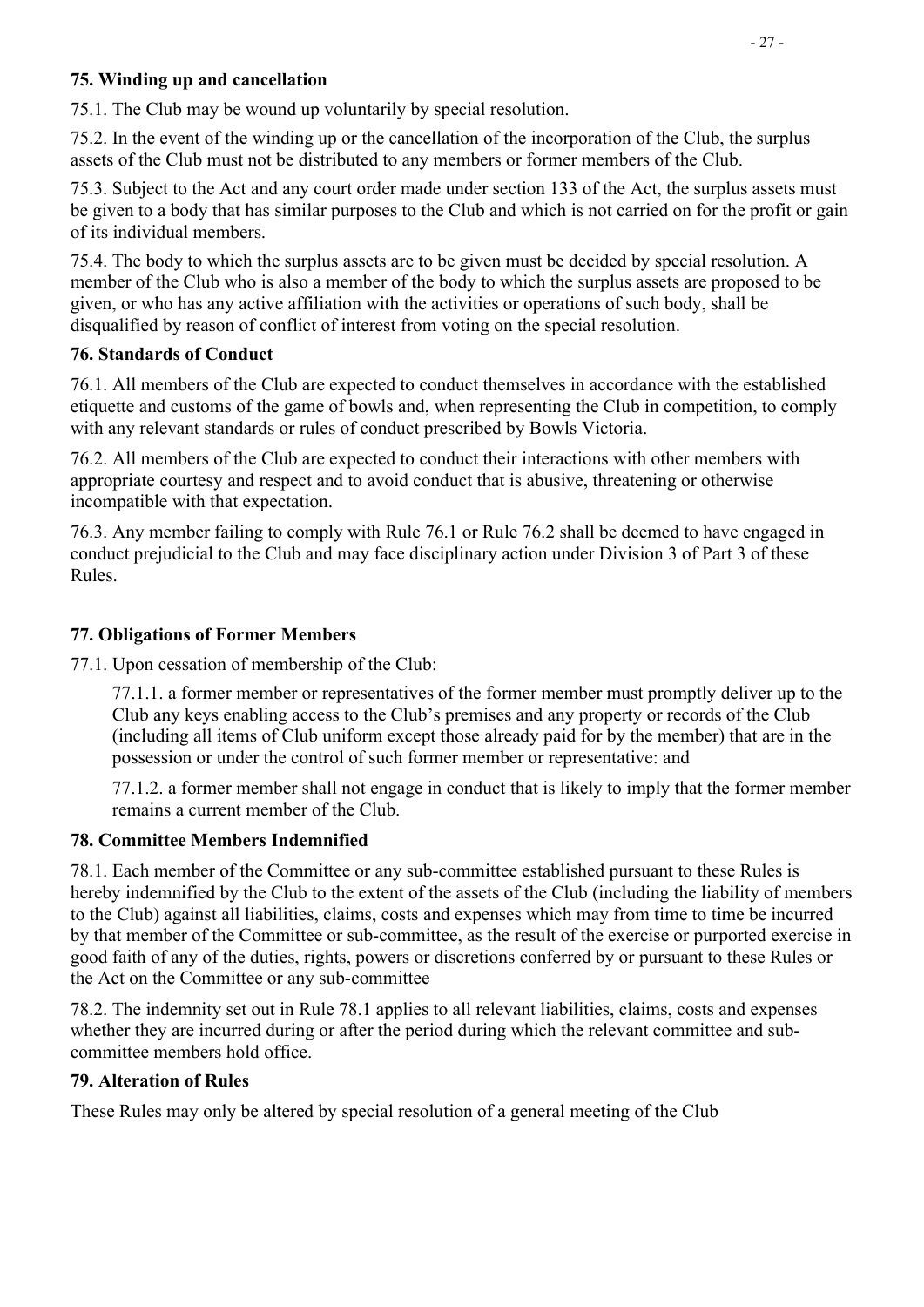#### PART 8-----DEFINITIONS

80. In these Rules—

absolute majority of the Committee, means a majority of the committee members currently holding office and entitled to vote at the time (as distinct from a majority of committee members present at a committee meeting);

**annual general meeting** is a meeting of members convened pursuant to Rule 32;

**Bowls Victoria** means Bowls Victoria Incorporated, the governing body for bowls in Victoria, or its successors;

**Chairperson** means the person chairing a general meeting (in accordance with Rule 38) or, as the context requires, a Committee meeting the meeting (in accordance with Rule 60;

**Club** means The Malvern Bowling Club Incorporated.;

Clubhouse means the principal premises of the Club located at 14 Coonil Crescent, Malvern, Victoria 3144;

**Committee** means the Committee having management of the business of the Club as provided under Part 5 of these Rules;

committee meeting means a meeting of the Committee held in accordance with Division 4 of Part 5 of these Rules;

committee member means a member of the Committee elected or appointed under Division 3 of Part 5 of these Rules;

disciplinary appeal meeting means a meeting of the members of the Club convened under Rule 25.3;

disciplinary meeting means a meeting of the sub-ommittee convened for the purposes of Rule 23;

disciplinary sub-committee means the sub-committee appointed under Rule 22;

entrance fee means the fee (if any) determined by the Committee for payment by a person upon becoming a member of the Club;

financial year means the 12 month period specified in Rule 3;

**Full Members** means those members of the Club as are described in Rule 8.1.1;

general meeting means a general meeting of the members of the Club convened in accordance with Part 4 of these Rules and includes an annual general meeting, a special general meeting and (except where otherwise specified by these Rules) a disciplinary appeal meeting;

*Junior Member* means those members of the Club as are described in Rule 8.1.5;

Life Member means those members of the Club as are described in Rule 8.1.2;

member means a member of the Club;

*member entitled to vote* means a member who under Rule 15 is entitled to vote at a general meeting;

**President, Vice-President, Secretary and Treasurer includes any person who with the** approval of the Committee is acting in any of those positions;

Social Bowling Members means those members of the Club as are described in Rule 8.1.3;